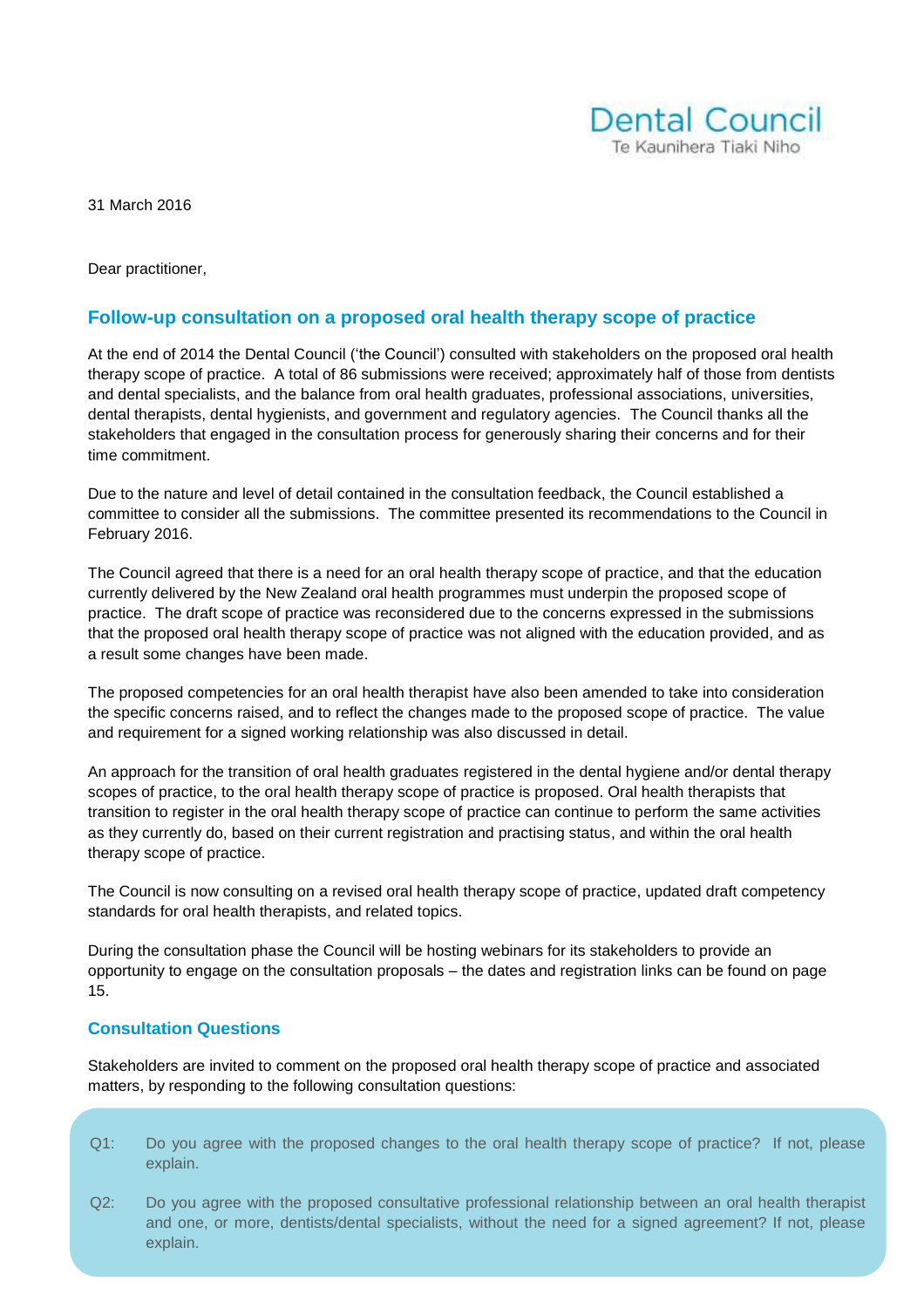- Q3: Do you agree that the following orthodontic activities from the oral health therapy scope of practice be moved from direct clinical supervision to being performed within the consultative professional relationship?
	- a. tracing cephalometric radiographs
	- b. fabricating retainers and undertaking simple laboratory procedures of an orthodontic nature

If not, please explain.

- Q4. Do you agree with the proposal to end-date the two oral health programmes as prescribed qualifications for the orthodontic auxiliary scope of practice? Consequently, oral health graduates that register as an oral health therapist will be removed from the orthodontic auxiliary scope of practice – if registered in the orthodontic auxiliary scope of practice. If you do not agree with the proposal, please explain.
- Q5: Do you agree with the proposed competency standards for oral health therapists? If not, please explain.
- Q6: Do you agree with the proposed registration transition for oral health graduates? If not, please explain.

Pursuant to sections 11 and 12 of the Health Practitioners Competence Assurance Act 2003, the Council must describe the contents of its professions in one or more scopes of practice, and the prescribed qualifications for the relevant scope of practice.

The objective of the consultation is to gather views from the sector to inform the Council's decision on finalising the proposed oral health therapy scope of practice.

The consultation document has been made available to all practitioners, relevant associations and societies, educational institutions, the Ministry of Health, District Health Boards and other organisations with an interest in this matter.

The Council encourages your comments on the proposal by close of business on **27 May 2016**.

*by post:*

Dental Council

PO Box 10-448

Wellington 6143

*by fax:*

04 499 1668

*or by email:* [consultations@dcnz.org.nz](mailto:consultations@dcnz.org.nz)

Yours sincerely

Mame

Marie Warner Chief Executive*ds Framework for Oral Health Practitioners*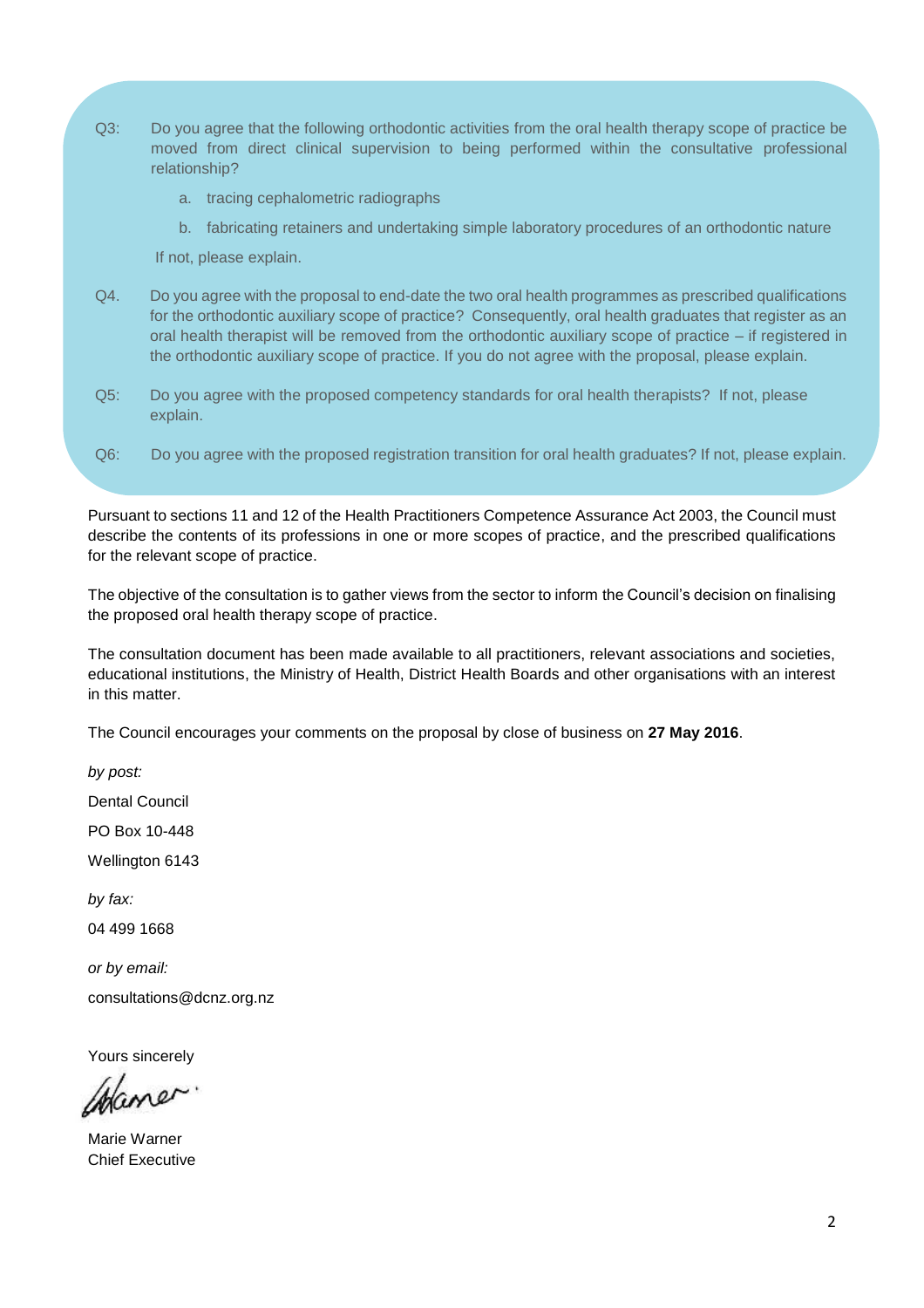# **Follow-up consultation on the proposed oral health therapy scope of practice**

**Issued: 31 March 2016**

**Submission closing date: 27 May 2016**

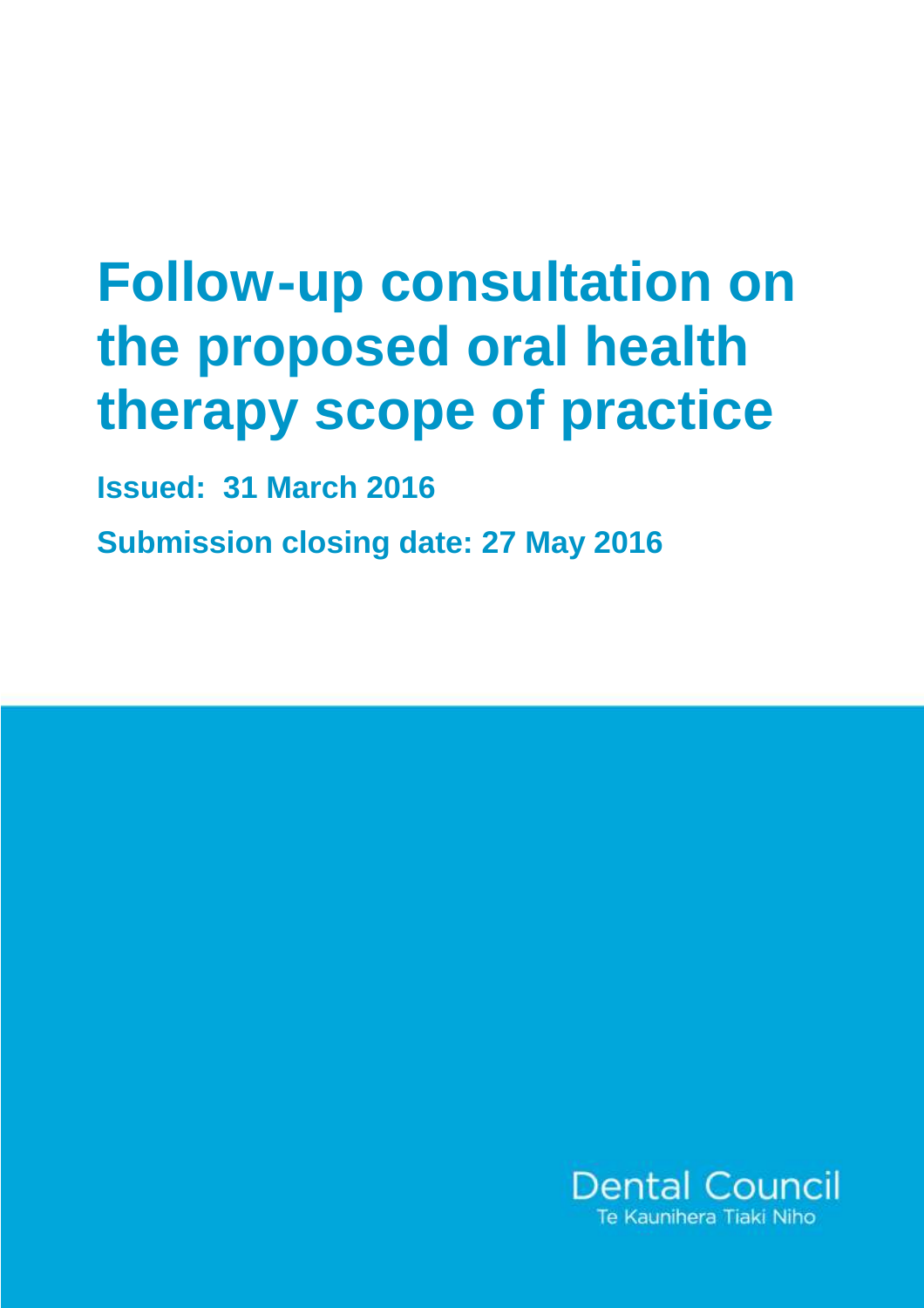# **Contents**

| Guidance for the consultative professional relationship between an oral health therapist and |  |
|----------------------------------------------------------------------------------------------|--|
|                                                                                              |  |
|                                                                                              |  |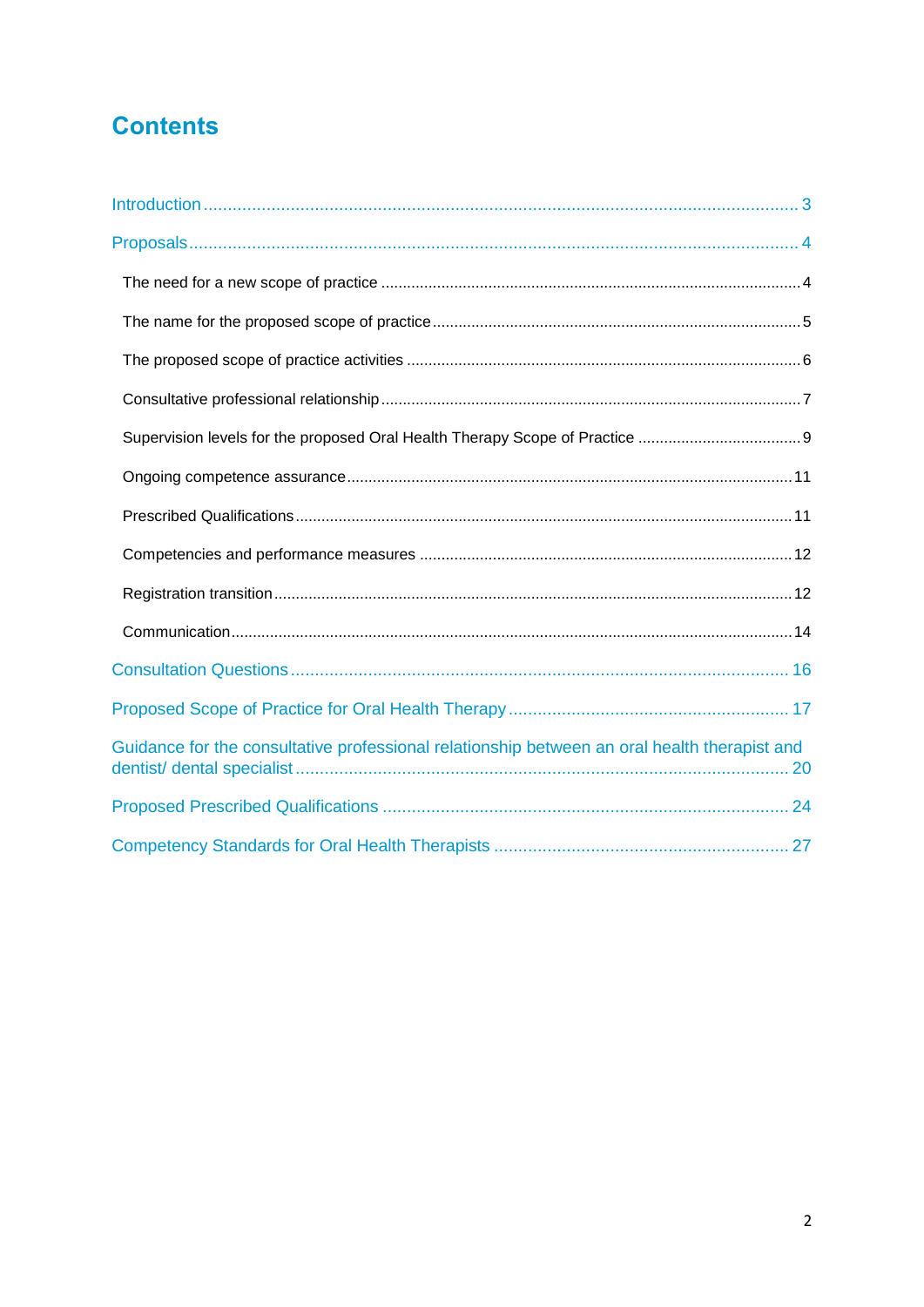# <span id="page-4-0"></span>1. Introduction

At the end of 2014 the Council consulted with stakeholders on the proposed oral health therapy scope of practice. A total of 86 submissions were received.

Due to the nature and level of detail contained in the consultation feedback, the Council established a committee to consider the submissions for the proposed oral health therapy scope of practice, and then make recommendations to the Council. <sup>1</sup> The committee held three meetings: 29 July 2015, 30 November 2015 and 18th January 2016.

The concerns from the initial consultation were mainly focussed on the proposal for restorative activities to be performed on adults 18 years and over, under prescription of a dentist or dental specialist.

The submissions highlighted some confusion on the intent of the proposed "under prescription".

"Under prescription of a dentist" was defined as the dentist or dental specialist completing the treatment plan and obtaining consent from the patient for the oral health therapist to complete the restoration(s). There was no requirement for the dentist or dental specialist to be on-site while the restorative procedure was being performed.

The intent of the proposal was that the dentist would:

- verify the medical history of the patient
- perform the examination
- diagnose and risk assess

**.** 

- formulate the treatment plan, and
- obtain the patient's informed consent.

This included consent for the oral health therapist to perform the required restorative treatment, on recommendation of the dentist. It is acknowledged that this was not clearly communicated in the initial consultation document, resulting in misinterpretation and confusion.

In response to the initial submissions, the committee investigated and discussed the following areas:

i. Oral health graduates' ability to perform restorative activities for patients 18 years and over under prescription of a dentist.

As a consequence of concerns expressed in the submission from the Faculty of Dentistry, University of Otago regarding the capabilities of oral health graduates to deliver some of the proposed scope activities, additional information was requested from the University of Otago Bachelor of Oral Health programme. In particular, clarification was sought regarding the ability of the programme's oral health graduates to perform restorative activities for patients 18 years and over, under prescription of a dentist, and their ability in caries diagnosis.

The principle for the development of the proposed scope of practice was that the education, training and competencies of the oral health graduates must underpin the development of the oral health therapy scope of practice.

 $1$  Committee comprised of Lyndie Foster Page – dental specialist and Chair of the Oral Health Therapy Working Group, Robin Whyman – dental specialist, Leslea Eilenberg – dental hygienist, Minnie McGibbon – dental therapist , Kate Hazlett – laymember.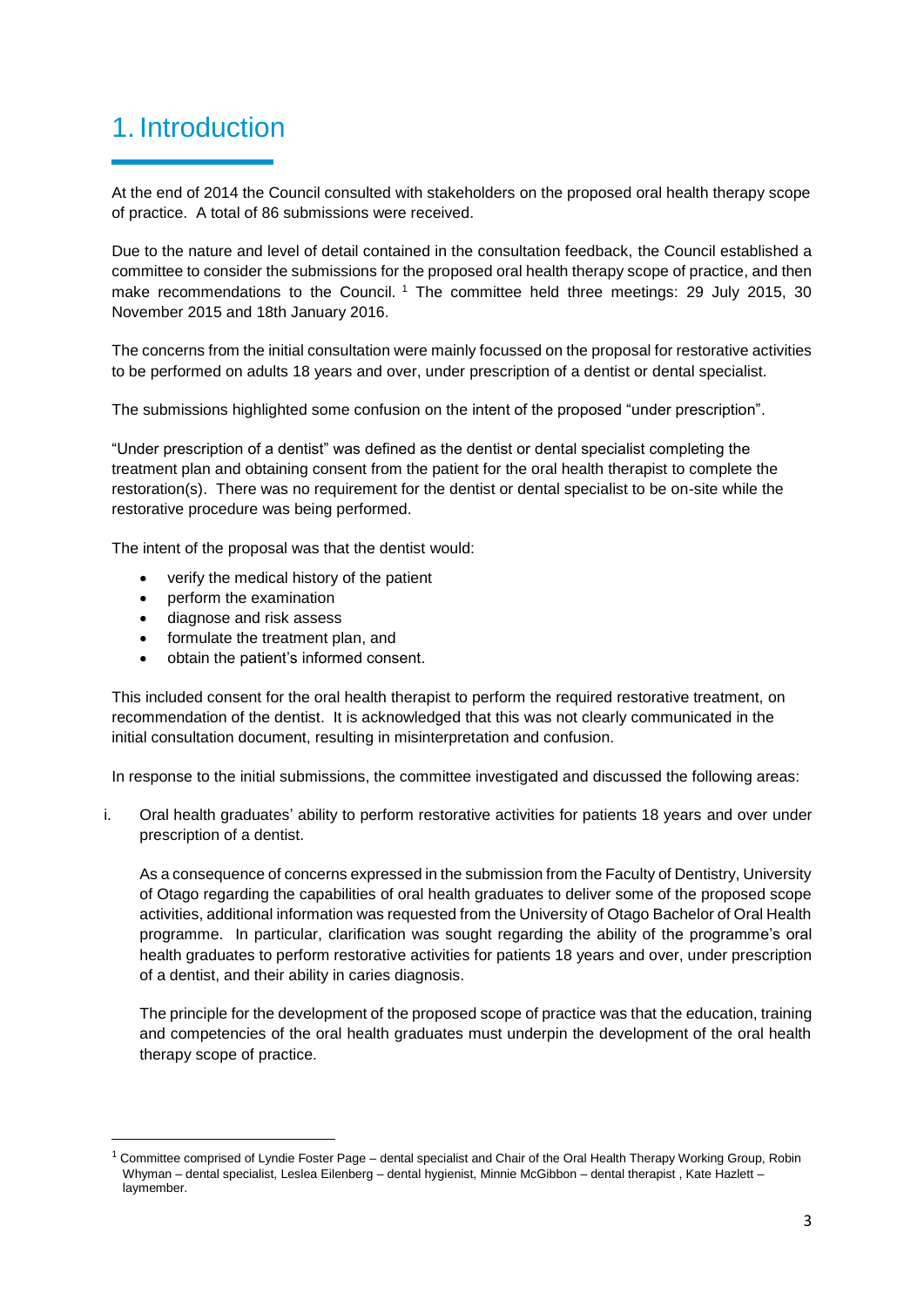- ii. Additional literature, beyond that already considered by the working group, on the clinical care outcomes for adults treated by dental therapists or oral health therapists.
- iii. The need and value of a professional working relationship.

After considering all the submissions and the additional information obtained, the committee presented its recommendations to the Council in February 2016.

Key feedback from the initial submissions is included at the start of each section<sup>2</sup>, followed by the decisions and draft positions proposed for consultation.

# <span id="page-5-0"></span>2. Proposals



# <span id="page-5-1"></span>2.1 The need for a new scope of practice

#### **Initial consultation feedback**

A number of submitters expressed a preference for the status quo to maintain two separate scopes of practice, as:

- this is a clear and concise demarcation of the graduates' practice
- $\triangleright$  the current dental hygiene and dental therapy scopes of practice were considered to adequately cover the competencies of the oral health programmes
- $\triangleright$  this allows flexibility to reflect the current employment situation of the oral health graduates; and reflects the provision of care across the public and private sector in New Zealand
- $\triangleright$  this allows the established professional identities of dental hygienists and dental therapists to continue "as subsets of dentistry"
- $\triangleright$  no new profession was created with the introduction of the new combined qualification consequently there is no need to establish a new scope of practice and title
- the proposal for a new profession appears to have been driven by academic institutions which have developed the degree programmes without necessarily having determined demand or need from within the professions.



**.** 

**D1** The Council reconfirmed that there is a need for an oral health therapy scope of practice.

The reasons for the proposed oral health therapy scope of practice were detailed in the initial consultation document. In summary these are as follows:

i. The oral health programmes are not equivalent to the dental hygiene-only or dental therapyonly programmes gazetted as prescribed qualifications for the dental hygiene and dental therapy scopes of practice, respectively.

 $2$  This is not a comprehensive list of all the related submission feedback.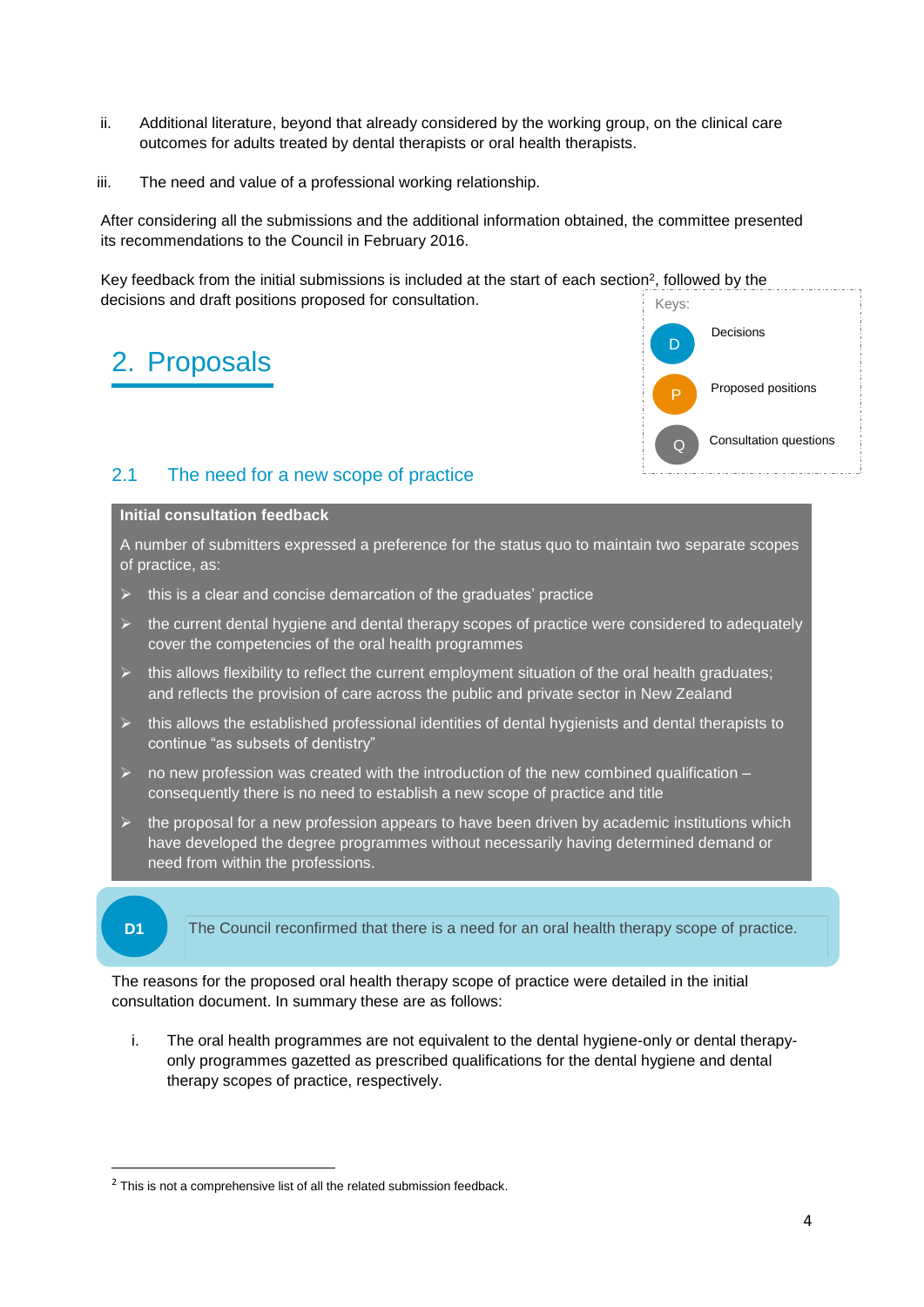- ii. Requiring practitioners to register in both the dental hygiene and dental therapy scopes of practice does not acknowledge the oral health graduates' integrated approach to care.
- iii. A perceived lack of distinct professional identity for the oral health graduates, as they are generally referred to as "dual graduates" - which technically is incorrect as they obtain a single bachelor degree. Furthermore, they are often defined by a subset of their clinical practice within a specific practice environment, or directed by employment arrangements.
- iv. Discrepancies in supervision levels for the same clinical activity between the dental therapy and dental hygiene scopes of practice, in particular for the administration of local anaesthesia.
- v. An oral health therapy scope of practice exists in Australia, where both New Zealand accredited oral health programmes are approved for the oral health therapy scope of practice. This is of particular significance due to the ease of workforce movement between the two jurisdictions under the Trans-Tasman Mutual Recognition Act 2003.

# <span id="page-6-0"></span>2.2 The name for the proposed scope of practice

#### **Initial consultation feedback**

- Approximately half of the submitters agreed with the proposed name for the scope of practice, and they were generally of the view that the name reflects the level of knowledge and skills achieved by oral health graduates.
- The submitters who disagreed with the proposed name for the scope of practice also disagreed with the need for a new scope of practice.
- Several submitters disagreed with the oral health therapy registrants having the option to use multiple titles, including oral health therapist, and/or a dental therapist, and/or a dental hygienist, as this was potentially confusing for the public.

The Council agreed with the submitters' concerns that allowing multiple titles to describe a scope of practice would undermine the purpose of establishing the new scope of practice, and could potentially confuse the public.

<span id="page-6-1"></span>**D2**

The Council resolved that the name oral health therapist scope of practice be accepted, with no alternative titles gazetted.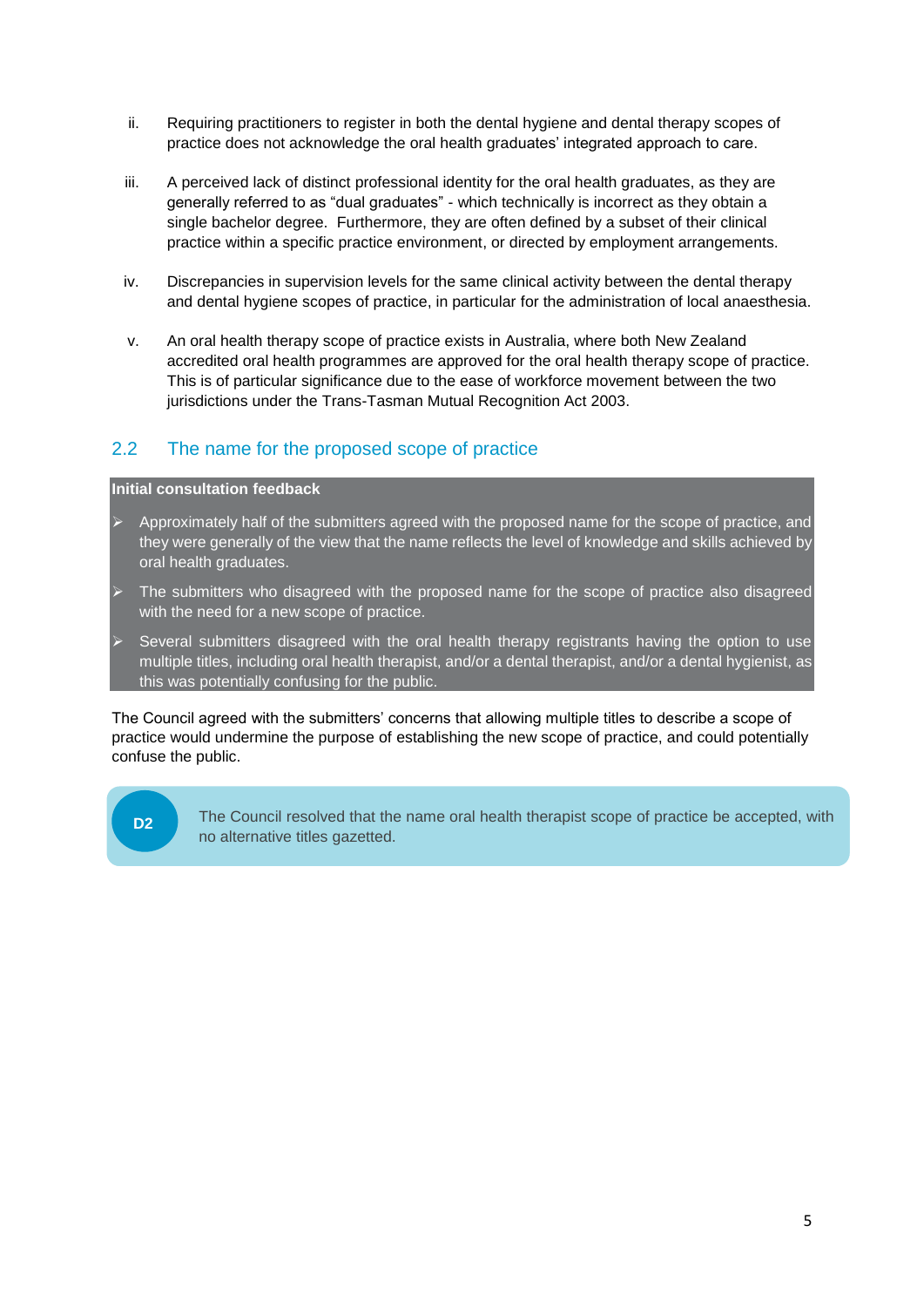# 2.3 The proposed scope of practice activities

#### **Initial consultation feedback**

- $\triangleright$  Support for the content of the proposed scope of practice was divided, with approximately one third of submitters agreeing in principle with the contents of the proposed oral health therapy scope of practice and the remaining respondents disagreeing with the scope content.
- $\triangleright$  Lack of support was focussed mainly on:
	- The education and clinical exposure provided to oral health undergraduates being insufficient for them to achieve the proposed competencies within the new scope, in particular for the provision of restorative and periodontal (emphasis added by a handful of submitters) treatment for patients 18 years and older, even "under prescription" of a dentist.
	- The respective roles of the oral health therapist and dentist in the oral health assessment, diagnosis, treatment planning and gaining of informed consent. Associated concerns related to the inability of the oral health therapist to develop a complete health care plan, provide comprehensive care and obtain informed consent for patients of all ages due to their limited education in a) oral medicine and pathology and b) advanced restorative and periodontic procedures.

As highlighted earlier, the University of Otago Faculty of Dentistry expressed concerns in its submission regarding the ability of its oral health graduates to diagnose "complex carious lesions for all ages" and formulate an oral health care plan across all ages within the proposed scope of practice. In light of this, further clarification and information was sought from the University of Otago Bachelor of Oral Health (BOH) programme.

In addition, the Council secretariat revisited the curriculum mapping from both oral health programmes, prepared for the oral health therapy working group deliberations earlier in the development phase, with respect to the periodontal and caries diagnostic capabilities of oral health graduates.

The BOH programme confirmed that, at this point, its graduates did not have the necessary clinical experience and competence to perform restorative procedures on patients 18 years and over.

This position did not align with the Council's legal obligation that the education currently delivered by the New Zealand oral health programmes must underpin the proposed oral health therapy scope of practice. Accordingly, the original proposal was reconsidered.

# **P1**

Based on the balance of information provided by the oral health programmes, it is proposed that restorative activities on patients 18 years and over under prescription of a dentist, be removed from the proposed oral health therapy scope of practice.

The oral health therapy scope of practice definition and scope activities proposed in the first consultation were amended to reflect this revised position. The updated draft of the oral health therapy scope of practice is included as Attachment 1 - the proposed changes are reflected in red text.



Do you agree with the proposed changes to the oral health therapy scope of practice? If not, please explain.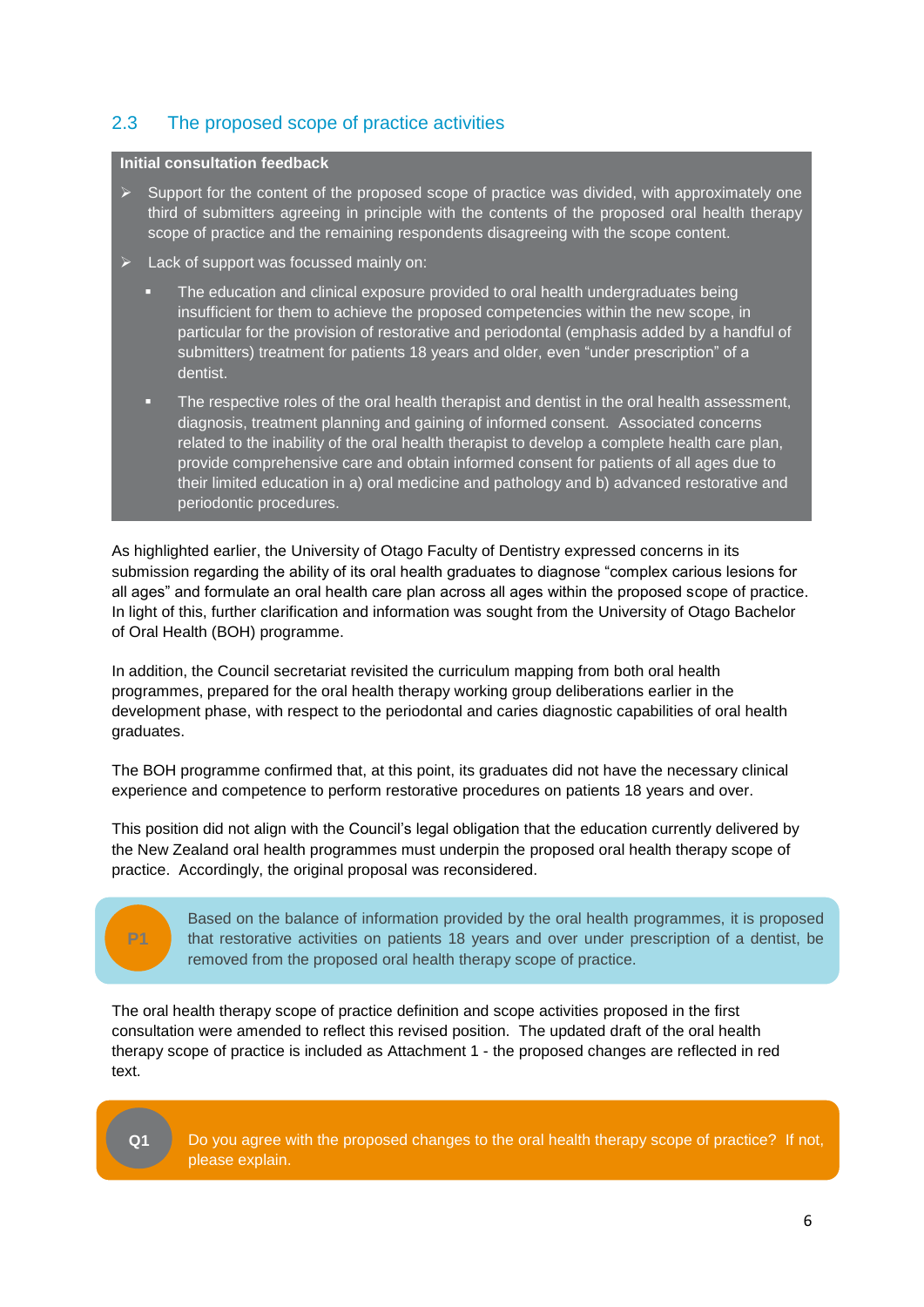# <span id="page-8-0"></span>2.4 Consultative professional relationship

#### **Initial consultation feedback**

- $\triangleright$  Approximately two-thirds of submitters disagreed with the proposed removal of the working relationship document.
- $\triangleright$  In summary, the primary areas of concern were:
	- the ability to safely administer local anaesthesia without direct clinical supervision, in particular for medically complex patients
	- allowing the oral health therapist access to prescription medicine
	- the use of a licensed x-ray machine when taking radiographs.

The need for a 'consultative professional relationship' was unanimously supported by the Council, but the need for a signed agreement was reconsidered. During discussions it was acknowledged that the majority of submitters disagreed with the proposal to remove the working relationship document (current practice standard).

Since the introduction of the Health Practitioners Competence Assurance Act 2003, and with the implementation of the Council's Standards Framework for Oral Health Practitioners the need for working relationships has diminished.

The signed agreement is often perceived as a regulatory compliance exercise with limited or no value to the signatories. The question was posed if the signed agreement added additional mechanisms to assure patient safety. The Council believes that potential patient risks would not in themselves be mitigated by a signed agreement, but the focus should be on an effective professional relationship.

Consideration was given to how an oral health therapist would have timely access to a dentist/dental specialist for advice, in particular in bigger institutions such as district health boards with a limited number of dentist employees and remote practice environments.

The difference between an employment contract and a professional relationship was also highlighted. Some employers might choose to include some clinical governance requirements within the employment contracts, but from the Council's perspective the professional consultative relationship is distinct from employment or performance obligations.

Practitioners are reminded that the duty of care for a patient rests with the individual practitioner, and that also, a health facility has a responsibility, under the Health and Disability Commissioner Code of Rights and employment laws, to protect the safety of patients and its staff. Both have a role to play in ensuring that measures are put in place to keep patients safe.

The oral health practitioner's professional and ethical obligations to practise within their scope of practice and in the patient's best interest needs to be acknowledged and relied upon.

**P2 P3** A consultative professional relationship between the oral health therapist and one or more dentists or dental specialists is required for the practice of oral health therapy, to provide a clearly identifiable and reliable means for the oral health therapist to seek professional advice, when needed; no written agreement is required.

A guidance document for the establishment and maintenance of the consultative professional relationship be published by the Council. The guidance document would identify some suggested areas for consideration and discussion between the parties involved.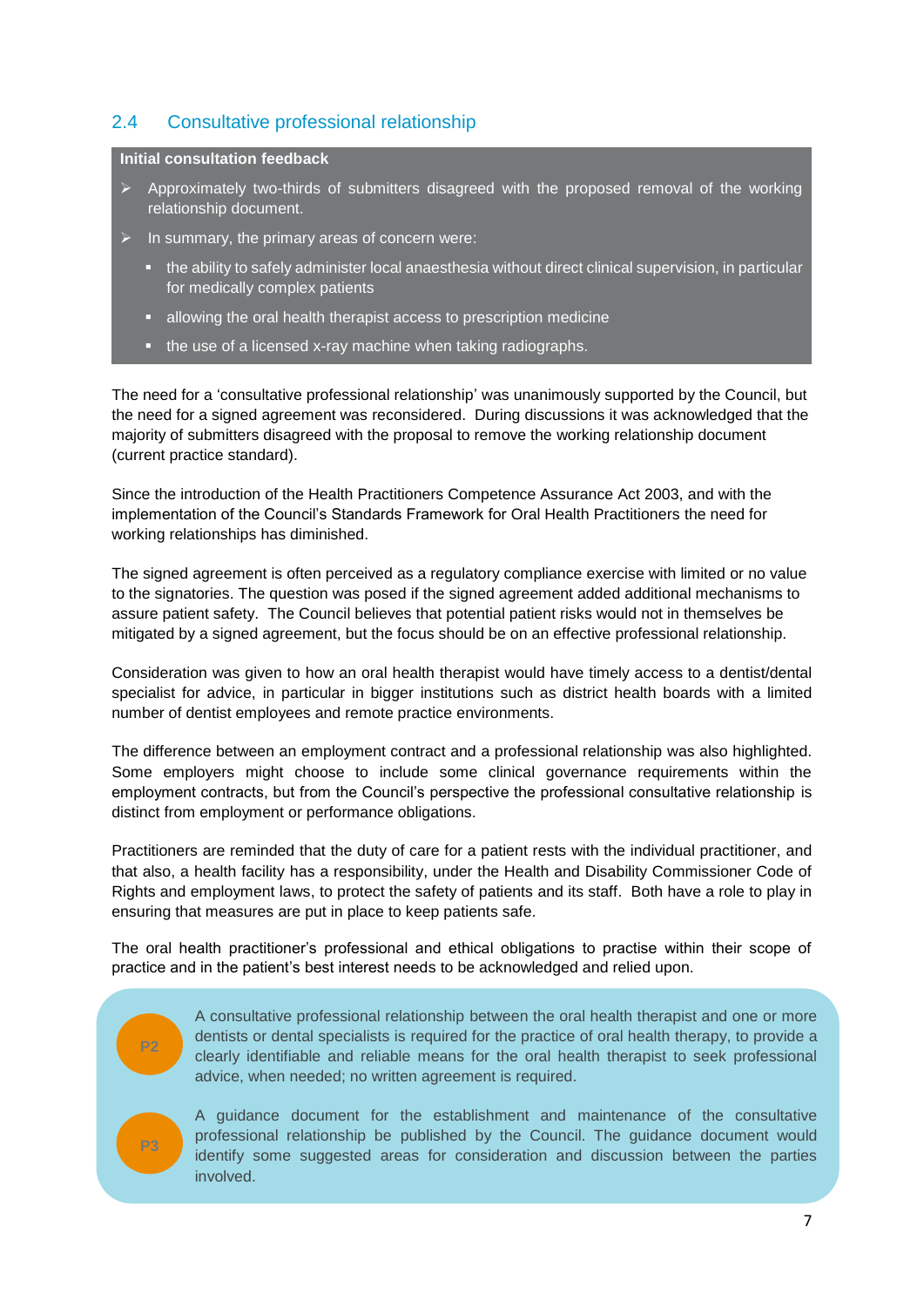The scope of practice definition has been redefined to emphasise the need and basis for a consultative professional relationship. It remains the oral health therapist's responsibility to ensure a consultative professional relationship is established and maintained with a dentist or dental specialist, to practise oral health therapy.

Guidance to assist the parties involved in establishing and maintaining the consultative professional relationship has been developed, included as Attachment 2.

Some submitters commented on the need for a "working relationship" for access to an x-ray machine for taking radiographs, and for accessing prescription medicine. It is the Council's view that a signed agreement is not required to enable access to these items, and that there are other regulatory instruments available to achieve these objectives. More specifically –

*Access to prescription medicines can be achieved through a standing order* 

A standing order is a written instruction issued by a medical practitioner or dentist. It authorises a specified person or class of people (eg, paramedics, registered nurses) who do not have prescribing rights to administer and/or supply specified medicines and some controlled drugs.

The Ministry of Health developed and has maintained a guideline for health professionals working with standing orders. These guidelines assist issuers of the standing order to comply with the Medicines Regulations when developing a standing order, and people administering and/or supplying the medicines under standing orders. These guidelines are available on the Ministry of Health website at<http://www.health.govt.nz/publication/standing-order-guidelines>

A standing order can be developed between the oral health therapist and the dentist/dental specialist with whom the consultative professional relationship is established.

**NOTE:** At the moment dental therapists are exempted under Schedule 1 of the Medicines Regulations 1984 from requiring a standing order for the administration of certain medicines associated with local anaesthesia (Articaine, Prilocaine, Lignocaine and Felypressin).

The Council will work with the necessary ministerial agencies to propose an extension of these exemptions to oral health graduates, based on their education.

Dependent on how long this legal process could take, standing orders could be used in the interim.

#### *Access to an x-ray machine for taking radiographs*

Currently, Clause 15 of the Radiation Protection Act 1965 states no person may use a diagnostic x-ray machine unless that person is the holder of a licence issued under the Act (the dentist or institution); or is acting under the supervision or instruction of a licensee.

The dentist can authorise the oral health therapist to use the x-ray machine based on his/her understanding of the oral health graduate's education and competence in taking radiographs. There is no guidance on the requirements of such an instruction, but a signed authority by the dentist would be appropriate as evidence of such an arrangement.

The Council does not believe this on its own necessitates a signed "working relationship".

**NOTE:** The Radiation Safety Act was recently enacted and come into effect on 7 March 2017. This introduces a number of changes relevant to dental practice, including a new licensing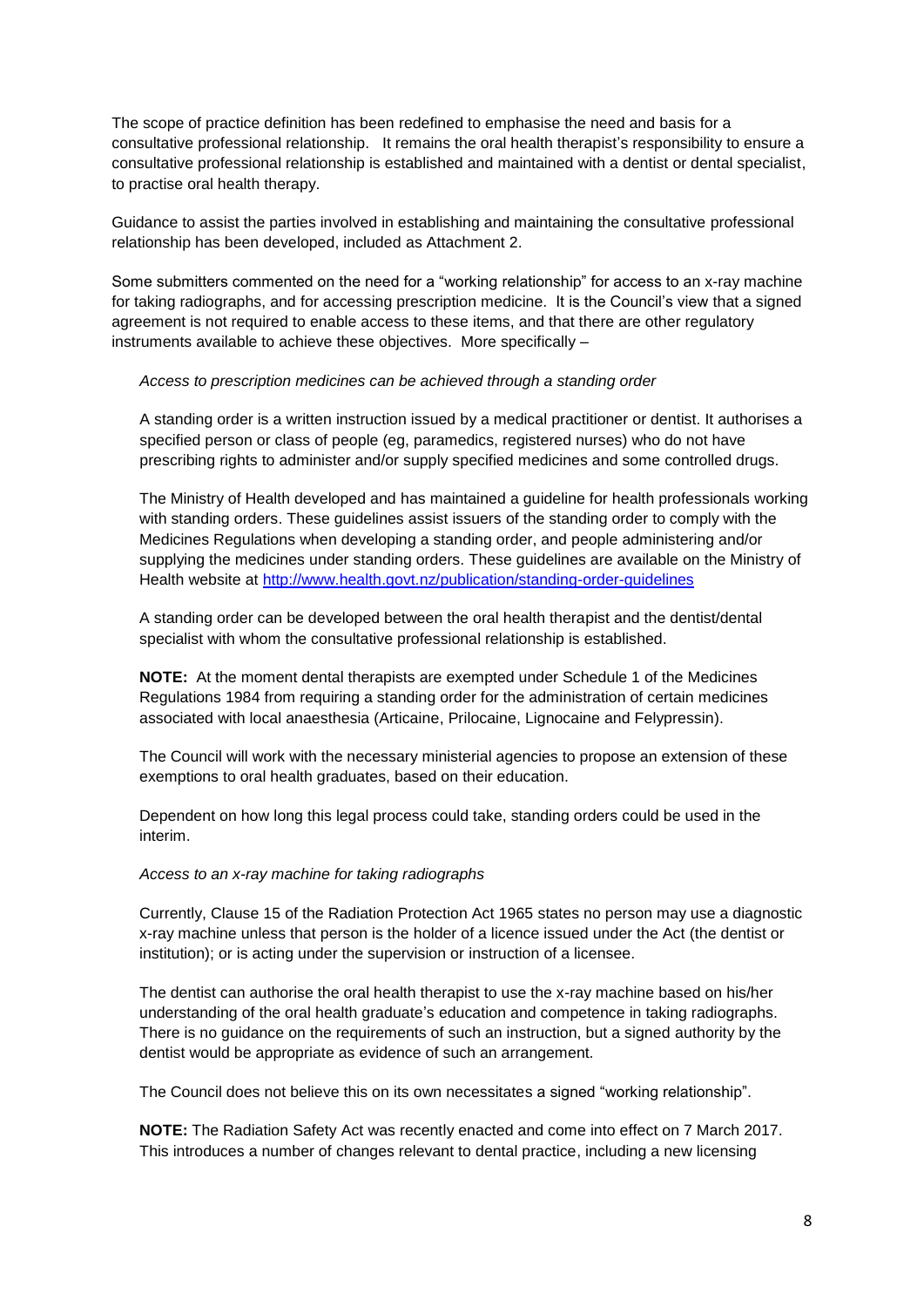requirement for owners of radiation sources. The Act also removes the previous restriction that user licences for dental purposes could only be issued to dentists or medical practitioners.

There is a provision that enables users to avoid user licensing if they are authorised under regulations to be made under the Act. The Council has worked closely with the Office of Radiation Safety in the hope that dentists, therapists, hygienists and orthodontic auxiliaries can avoid user licensing requirements, if allowed within their scope of practice. This process is still underway.

If the regulations are approved, then the Council would canvas for similar exemption status for oral health therapists.

If the proposal that a signed agreement is not required to support the consultative professional relationship was accepted, consideration will be given to the need and requirements of the working relationships and signed agreements for the other professions.

# <u>ስን</u>

Do you agree with the proposed consultative professional relationship between an oral health therapist and one or more dentist/dental specialist, without the need for a signed agreement? If not, please explain.

# <span id="page-10-0"></span>2.5 Supervision levels for the proposed Oral Health Therapy Scope of Practice

#### **Initial consultation feedback**

- $\triangleright$  While there was some agreement with the proposal to remove the requirement for clinical guidance and direct clinical supervision from the oral health therapy scope of practice, opposition to this change predominantly focussed on ensuring that practitioners working within this new scope can identify when to refer, and the restriction of restorative activities to those patients under 18 years of age.
- $\triangleright$  The majority of submitters were of the view that where basic preventive and restorative treatments were provided for patients under the age of 18, that the proposed supervision levels were appropriate.
- $\triangleright$  There were a small number of submitters who disagreed with the removal of direct clinical supervision for the administration of local anaesthesia, irrespective of the circumstances and the patient profile.
- $\triangleright$  Concern was raised regarding the apparent anomaly of requiring orthodontic procedures to be carried out under direct clinical supervision, while more invasive techniques were proposed on adults, autonomously.

The proposed oral health therapy scope of practice must be supported by the education received currently within the oral health programmes, and a confidence that the oral health therapist can identify when a case falls outside his/her scope of practice, competence or confidence level, and refer or seek advice, as appropriate.

Based on the current education the oral health therapist does not require the dentist on-site for the majority of proposed scope activities, however it is acknowledged that an identifiable and reliable means for the oral health therapist to seek professional advice from a dentist/dental specialist, particularly for complex cases, is needed.



That the proposal to not require direct clinical supervision and clinical guidance for the proposed oral health therapy scope of practice remain unchanged, subject to the requirement for a consultative professional relationship.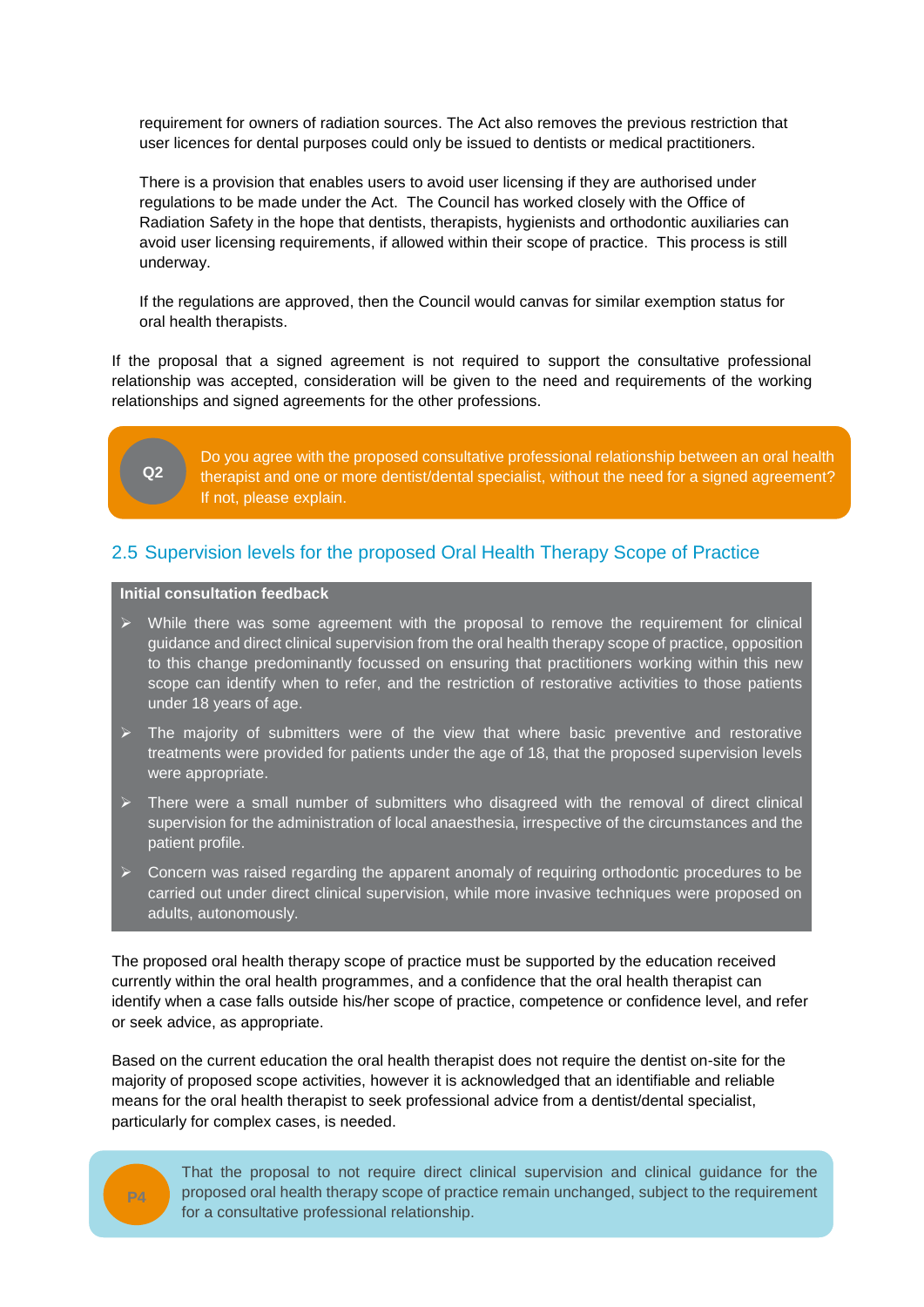#### Administering local anaesthesia

The oral health therapy working group agreed there was no concern about the competence of the oral health graduates to administer local anaesthesia (LA) with the appropriate and correct technique. In addition, the medical emergency training level for an oral health therapist was equivalent to that of dentists/dental specialists – NZRC Core Level 4 or equivalent.

The primary question related to whether the oral health graduates had sufficient knowledge to identify potential risk factors and decide when not to administer LA, and to seek further advice. Review of the information provided to the oral health therapy working group from both oral health programmes confirmed oral health graduates have this capability.

Oral health graduates were required to understand potential interactions between patient medications and LA; the complications of LA administration and their management; and are responsible for their own clinical outcomes and, as such "… do know what they don't know".

The consultative professional relationship would ensure an oral health therapist has access to a dentist or dental specialist to seek advice for medically complex patients before administering LA, or to refer, as appropriate.



To leave the proposed supervision for the administration of local anaesthetic unchanged, that is, performed within a consultative professional relationship. **P5**

#### Orthodontic related activities

The objections to the direct clinical supervision requirement for orthodontic related activities related mostly to the proposal of restorative activities on patients 18 years and over.

However, there were some valid comments about direct clinical supervision being disproportionate for some activities. The list of orthodontic-related scope activities was critically reviewed and a few minor amendments proposed.

The orthodontic activities remain under direct clinical supervision of the dentist/dental specialist, except for the following activities to be moved from the list of activities requiring direct clinical supervision to being performed within the consultative professional relationship:

- a. tracing cephalometric radiographs
- b. fabricating retainers and undertaking simple laboratory procedures of an orthodontic nature.

**Q3**

Do you agree that the following orthodontic activities from the oral health therapy scope of practice be moved from direct clinical supervision to being performed within the consultative professional relationship:

a. tracing cephalometric radiographs

If not, please explain.

b. fabricating retainers and undertaking simple laboratory procedures of an orthodontic nature?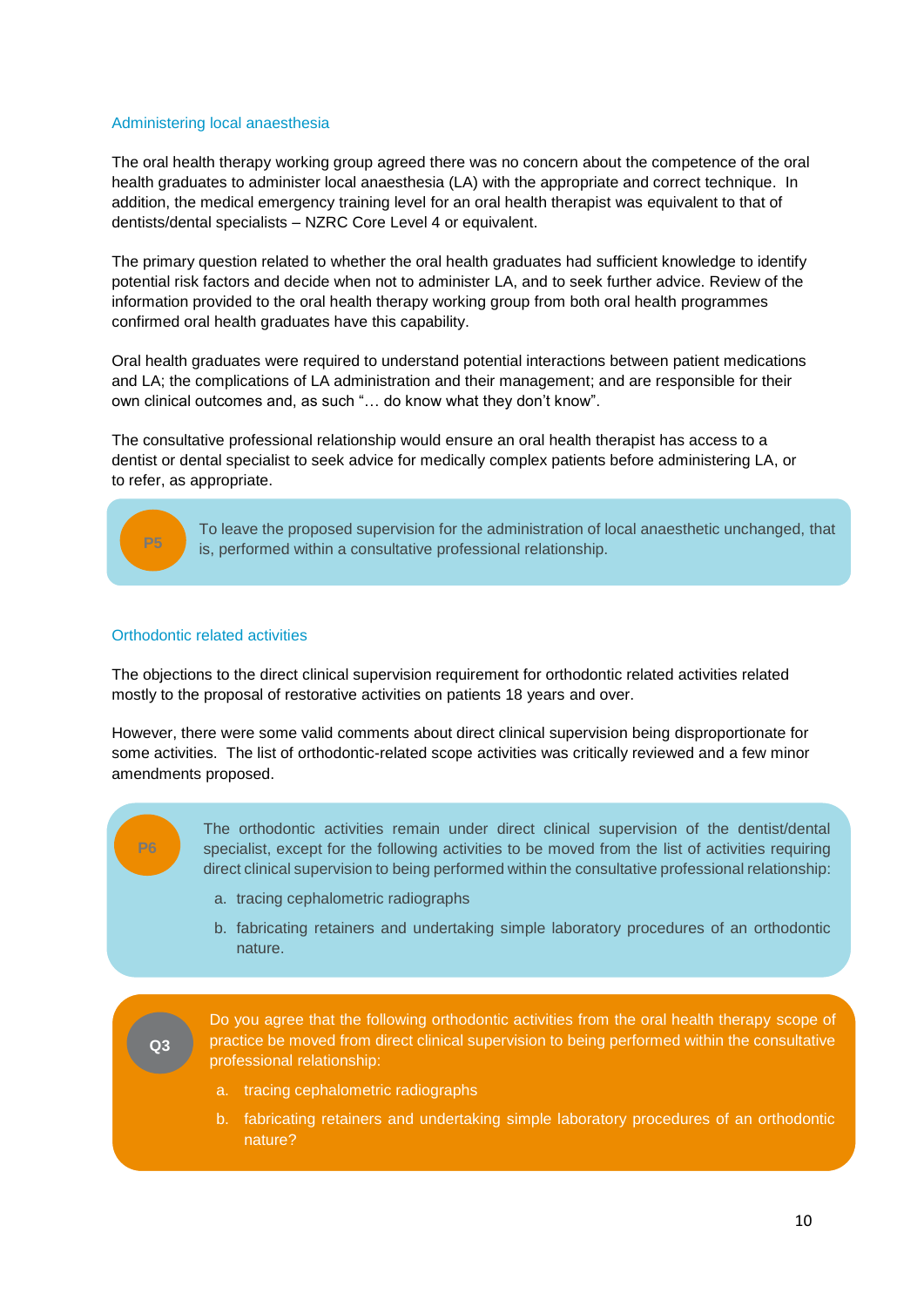# <span id="page-12-0"></span>2.6 Ongoing competence assurance

#### **Initial consultation feedback**

 $\triangleright$  Concerns were raised by submitters on the assurance of ongoing competence across all aspects of the proposed oral health therapist scope of practice. The concern related mainly to the employment and dental service arrangements acting as barriers for oral health therapy practitioners to maintain competence across all restorative and hygiene activities.

The point was made that an employee of a District Health Board would realistically be restricted to carrying out dental therapy work. Those employed as hygienists in private practice would have limited opportunity to maintain competence in the restorative activities carried out within the current dental therapy scope of practice.

The Council is of the view that oral health therapists would not necessarily require two jobs to maintain competence across all scope activities, as private dental practices deliver dental care to adolescents, and some district health boards offer dental hygiene-related services – although limited at this stage.

Assurance of competence is no different from any other oral health professional, for example dentists did not necessarily practise across the full general dental scope of practice. It was the practitioner's personal responsibility to maintain competence, and if the practitioner was not competent or lacked confidence in performing a specific activity then they should refer the patient appropriately. Similar to other oral health practitioners, an oral health therapist might choose to limit his/her scope of practice to a specific area of practice.

Practitioners could always refresh or upskill their knowledge and skills, if required, underpinned by the fundamental knowledge base and skills gained through the bachelor degree.



All oral health practitioners have the same requirement to remain competent in their registered scope(s) of practice, and the creation of an oral health therapy scope of practice would not prevent or limit these practitioners to maintain competence across all scope activities. The potential risk of a practitioner not maintaining competence across the full scope of practice was not significantly higher than other oral health practitioners.

# <span id="page-12-1"></span>2.7 Prescribed qualifications

#### **Initial consultation feedback**

 $\triangleright$  The response to the proposed prescribed qualifications was almost evenly divided amongst submitters. Some submitters believed the listed qualifications did not adequately prepare graduates for practising in the proposed oral health therapy scope of practice – in particular, performing restorative activities for patients 18 years and over.

The two oral health programmes are currently gazetted as prescribed qualifications for the orthodontic auxiliary scope of practice. The orthodontic-related activities in the dental hygiene and orthodontic auxiliary scopes of practice are exactly the same, and registration in both scopes of practice has no benefit and could potentially cause public confusion.

The updated draft prescribed qualifications for the oral health therapy and orthodontic auxiliary scopes of practice is included as Attachment *3.* The proposed changes to the dental hygiene and dental therapy prescribed qualifications remain unchanged from the previous consultation.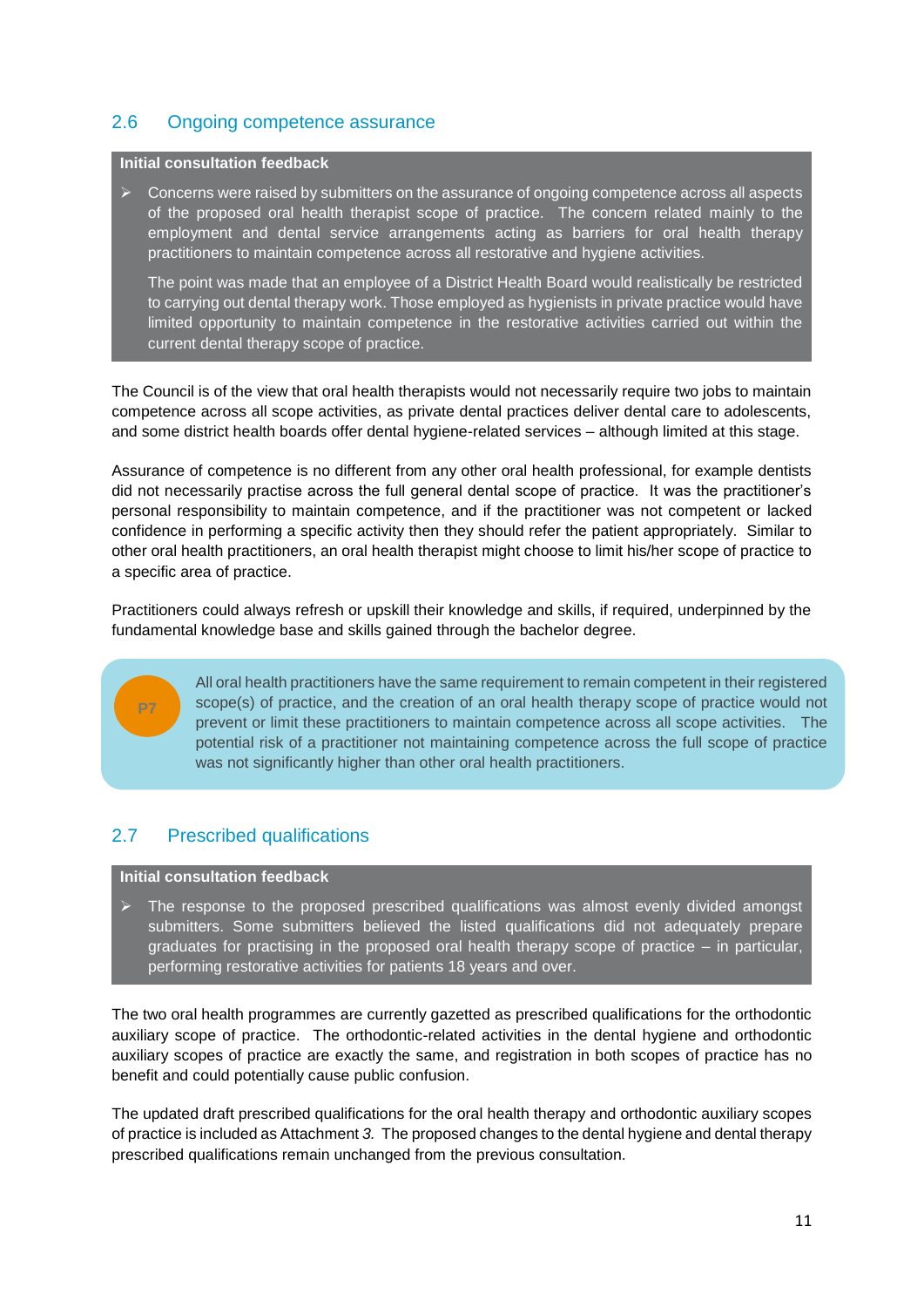

An oral health graduate registered in the oral health therapy scope of practice does not need to additionally register in the orthodontic auxiliary scope of practice. The two oral health programmes would be end-dated as prescribed qualifications for the orthodontic auxiliary scope of practice, similar to the dental hygiene and dental therapy scopes of practice. Oral health graduates that register as an oral health therapist will be removed from the orthodontic auxiliary scope of practice, if registered as an orthodontic auxiliary.

An oral health therapist may choose to limit his/her scope of practice in that area of practice, without the need to register as an orthodontic auxiliary.

**Q4**

Do you agree with the proposal to end-date the two oral health programmes as prescribed qualifications for the orthodontic auxiliary scope of practice? Consequently, oral health graduates that register as an oral health therapist will be removed from the orthodontic auxiliary scope of practice – if registered in the orthodontic auxiliary scope of practice. If you do not agree with the proposal, please explain.

# <span id="page-13-0"></span>2.8 Competencies and performance measures

# **Initial consultation feedback**

- $\triangleright$  Approximately half of submitters felt the proposed competencies and measures reflected both the dental hygiene and dental therapy scopes of practice accurately.
- $\triangleright$  Constructive input on the proposed changes was received.
- Those submitters who disagreed, either disagreed with the scope of practice to be established or with the proposed restorative activities on patients 18 years and over.

Competencies were revisited, and suggested changes were considered. The competency structure has been slightly amended, with the competency standards ordered differently. Some of the professional standards within the Standards Framework for Oral Health Practitioners were also introduced. An updated draft competency standards for oral health therapists is included as Attachment 4.

Do you agree with the proposed competency standards for oral health therapists? If not, please explain. **Q5**

## <span id="page-13-1"></span>2.9 Registration transition

#### **Initial consultation feedback**

- $\triangleright$  The majority of submitters disagreed with the proposed transition. The primary concern related to 'significant recency of practice issues', due to a belief that the majority of oral health graduates only practise in either the dental hygiene or dental therapy scope of practice.
- $\triangleright$  Several submitters suggested a two or three year transition period was more appropriate and would allow for factors such as practitioners being on parental leave, or having taken a break from the workforce for a period, or allow professional associations to "educate and inform" their members of the change.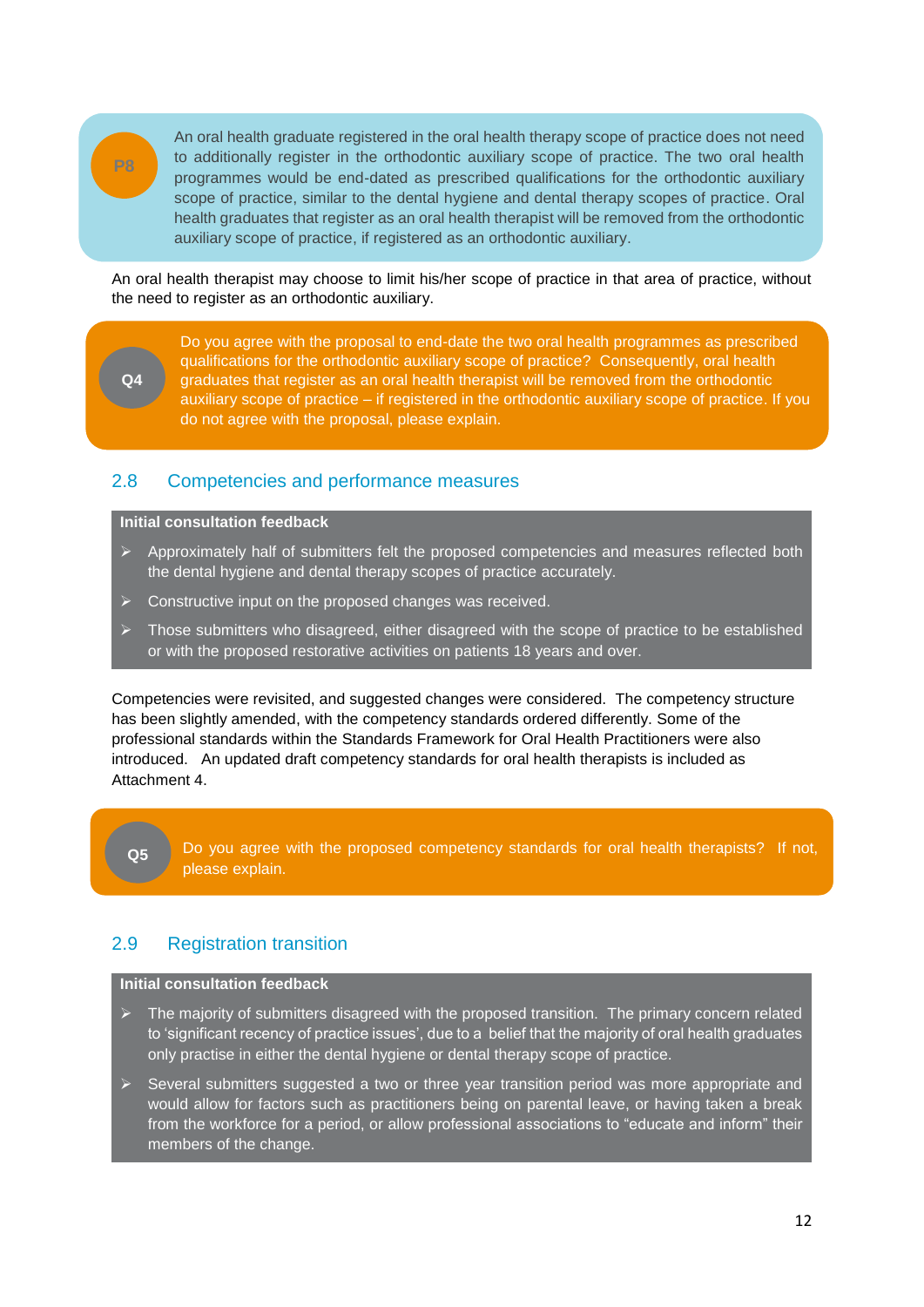Following consideration of the submission comments, the following amended transition approach is proposed.



There are currently 437 oral health graduates<sup>3</sup> registered with the Council, who could be eligible for registration in the oral health therapy scope of practice. Of these, 89% are registered and have an APC in both the dental hygiene and dental therapy scopes of practice.

1

<sup>&</sup>lt;sup>3</sup> Oral health graduates are those practitioners holding a University of Otago Bachelor of Oral Health (obtained since 2009) or Auckland University of Technology Bachelor of Health Science in oral health (obtained since 2008) qualification.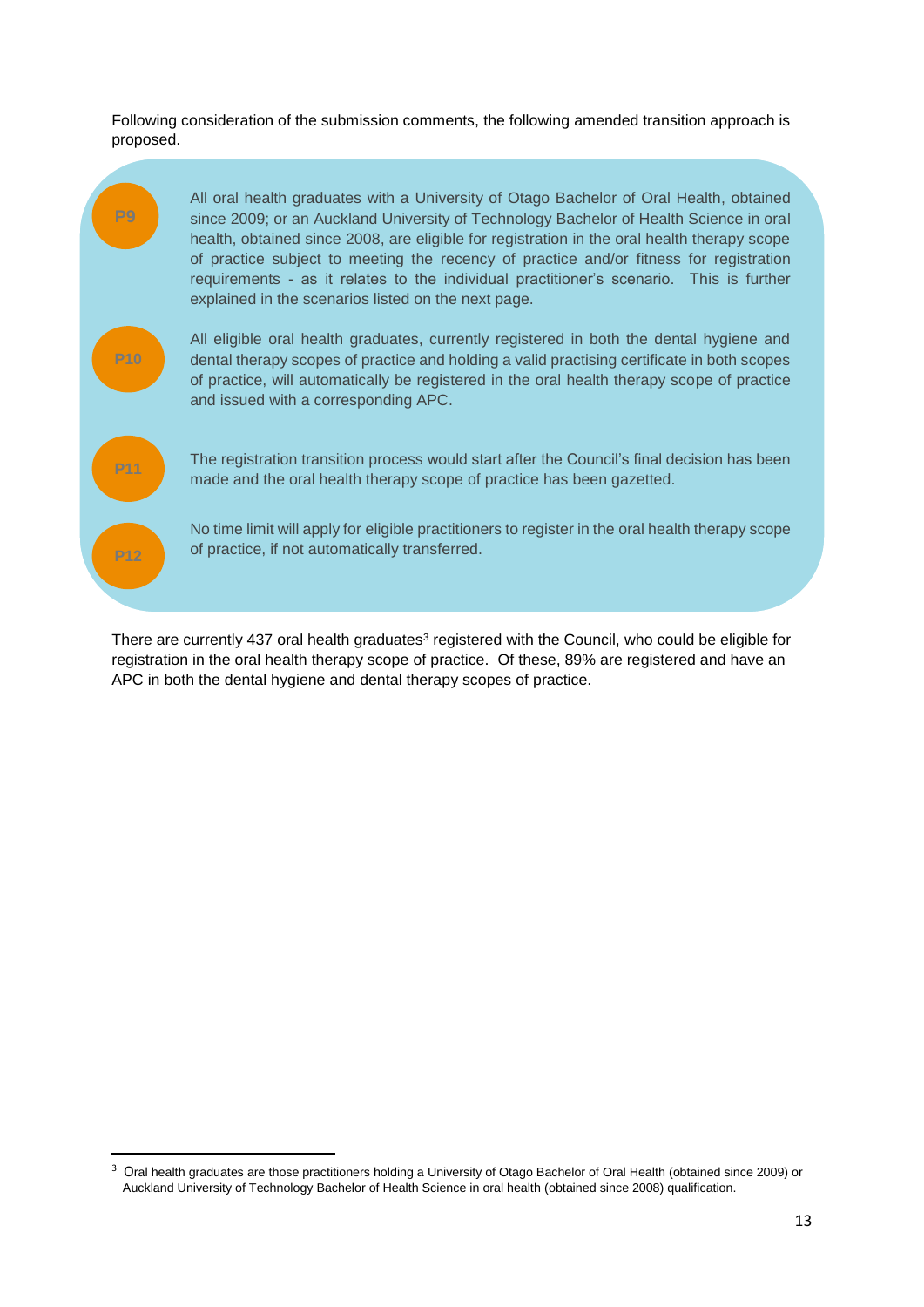Some sample scenarios follow that explains the outcomes of the proposed registration transition:

| Oral health graduate registered in both dental hygiene and dental therapy scopes of practice |                                                  |                                                  |                                                                                                                                                                                                                                                                                                                                                                                                                                                                                                                                                                                      |
|----------------------------------------------------------------------------------------------|--------------------------------------------------|--------------------------------------------------|--------------------------------------------------------------------------------------------------------------------------------------------------------------------------------------------------------------------------------------------------------------------------------------------------------------------------------------------------------------------------------------------------------------------------------------------------------------------------------------------------------------------------------------------------------------------------------------|
|                                                                                              | <b>Dental</b><br>hygiene<br>scope of<br>practice | <b>Dental</b><br>therapy<br>scope of<br>practice | <b>Outcome</b>                                                                                                                                                                                                                                                                                                                                                                                                                                                                                                                                                                       |
| Oral health graduate<br>has a current<br>practising certificate<br>in                        |                                                  |                                                  | will be registered as an oral health therapist<br>➤<br>registration removed from the dental hygiene and<br>⋗<br>dental therapy scopes of practice; and<br>from orthodontic auxiliary scope of practice if<br>registered as an orthodontic auxiliary<br>practising certificate issued for oral health<br>➤<br>therapy scope of practice                                                                                                                                                                                                                                               |
| Oral health graduate<br>has a current<br>practising certificate<br>in                        | X                                                |                                                  | can choose to register as an oral health therapist<br>➤<br>If they do so, registration removed from the<br>⋗<br>dental hygiene and dental therapy scopes of<br>practice; and from orthodontic auxiliary scope of<br>practice if registered as an orthodontic auxiliary<br>APC issued for oral health therapy scope of<br>➤<br>practice activities, with a condition not to perform<br>dental hygiene related activities<br>if practitioner applies for practising restrictions to<br>➤<br>be lifted for dental hygiene activities - recency of<br>practice considerations will apply |
| Oral health graduate<br>has a current<br>practising certificate<br>in                        |                                                  | ×                                                | can choose to register as an oral health therapist<br>⋗<br>remove registration from the dental hygiene and<br>➤<br>dental therapy scopes of practice; and<br>from orthodontic auxiliary scope of practice if<br>registered as an orthodontic auxiliary<br>cannot practise until such time as an APC<br>➤<br>application has been considered and approved.<br>Individual consideration for recency of practice<br>considerations will apply.                                                                                                                                          |

Once implemented, future cohorts from the oral health programmes can only register as an oral health therapist.

<span id="page-15-0"></span>**Q6**

Do you agree with the proposed registration transition for oral health graduates? If not, please explain.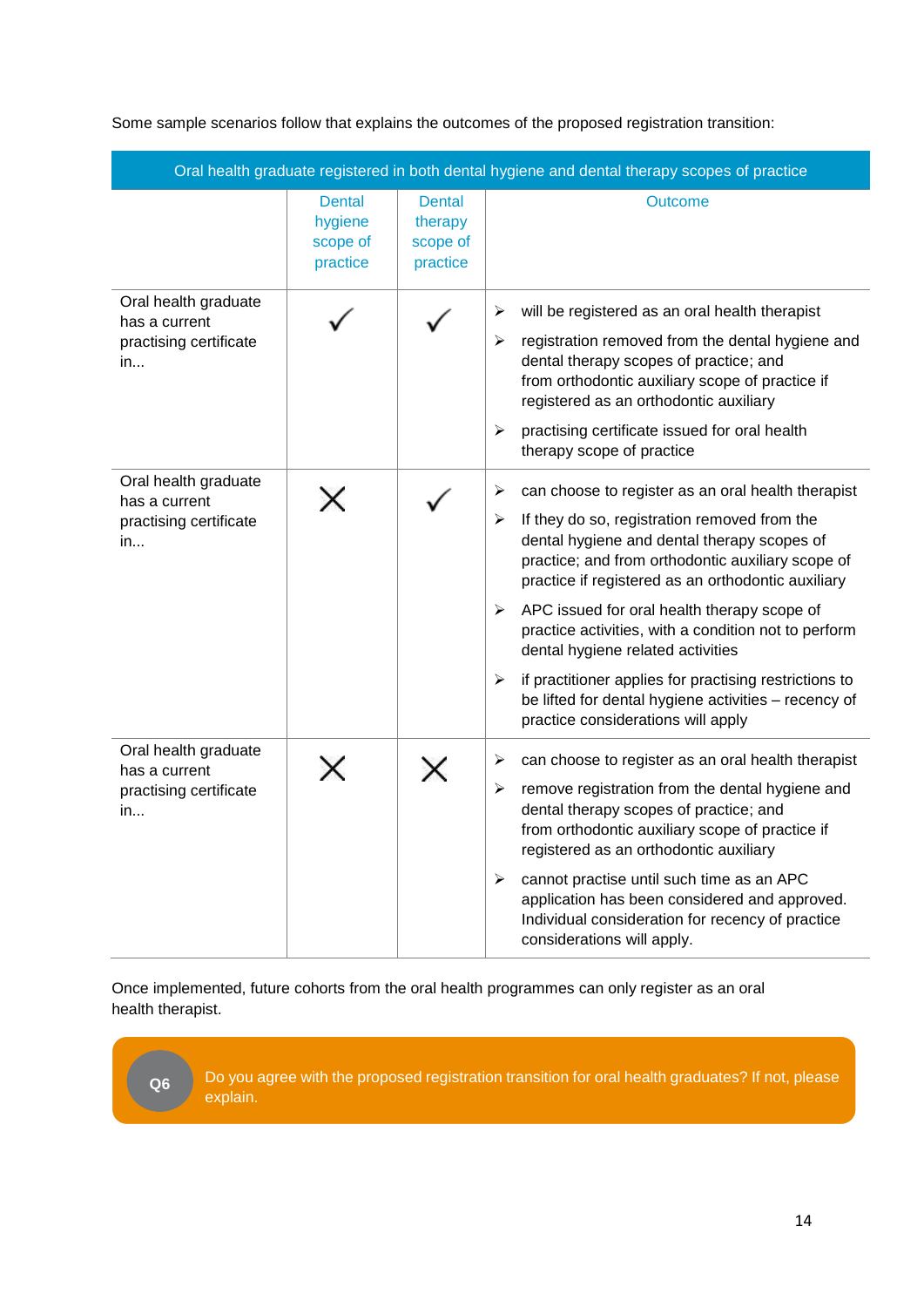# 2.10 Communication

Oral health graduates that are registered with the Council will receive individualised communications regarding their specific transition or registration requirements.

During the consultation phase the Council will be hosting webinars for its stakeholders to provide an opportunity to engage on the consultation proposals – details below.

### **Webinars**

Two webinar streams will be held for the following audiences:

- $\triangleright$  Oral health graduates who would be eligible for registration as an oral health therapist, to consider the consultation proposals, with particular focus on the registration transition on a principle level - exploring different scenarios depending on the registration and practising status of oral health graduates.
- $\triangleright$  Other registered practitioners and interested parties to discuss the consultation proposals.

The following dates are available to register for a webinar:

**[Oral health graduates only sessions](https://www.eventbrite.co.nz/e/consultation-oral-health-therapy-scope-of-practice-oral-health-graduates-only-tickets-24301206563)** – consultation proposals and registration transition

**[12 April 2016 6:30 –](https://www.eventbrite.co.nz/e/consultation-oral-health-therapy-scope-of-practice-oral-health-graduates-only-tickets-24301206563) 7:30pm** 

**[13 April 2016 6:30 –](https://www.eventbrite.co.nz/e/consultation-oral-health-therapy-scope-of-practice-oral-health-graduates-only-tickets-24301206563) 7:30pm** 

**[Other stakeholders'](https://www.eventbrite.co.nz/e/consultation-oral-health-therapy-scope-of-practice-stakeholders-tickets-24308542505) sessions** – consultation proposals

**[18 April 2016 6:30 –](https://www.eventbrite.co.nz/e/consultation-oral-health-therapy-scope-of-practice-stakeholders-tickets-24308542505) 7:30pm** 

**[21 April 2016 6:30 –](https://www.eventbrite.co.nz/e/consultation-oral-health-therapy-scope-of-practice-stakeholders-tickets-24308542505) 7:30pm** 

**Click on your preferred option to register**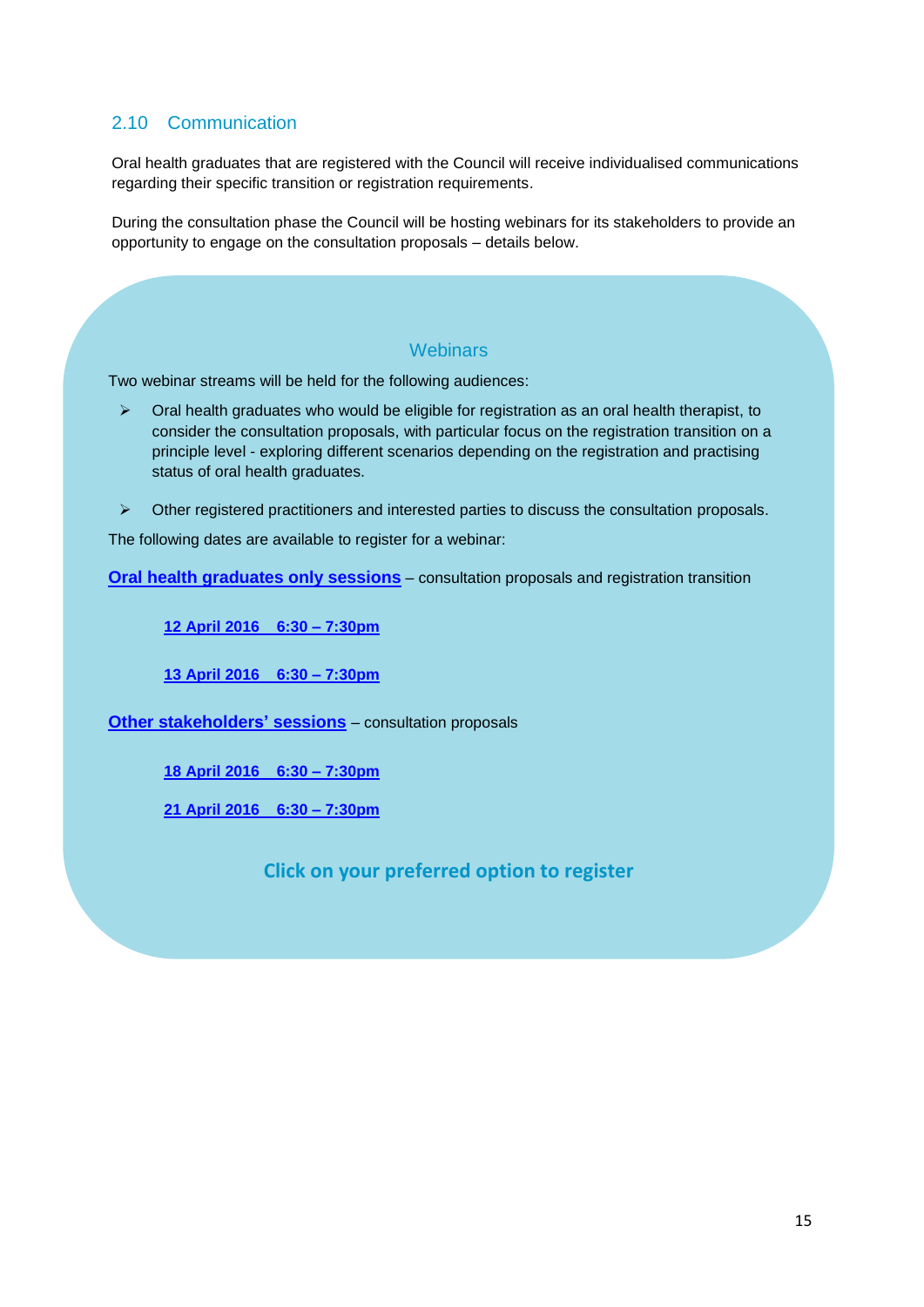# <span id="page-17-0"></span>**Consultation Questions**

Stakeholders are invited to comment on the proposed Oral Health Therapy Scope of Practice by responding to the following questions:

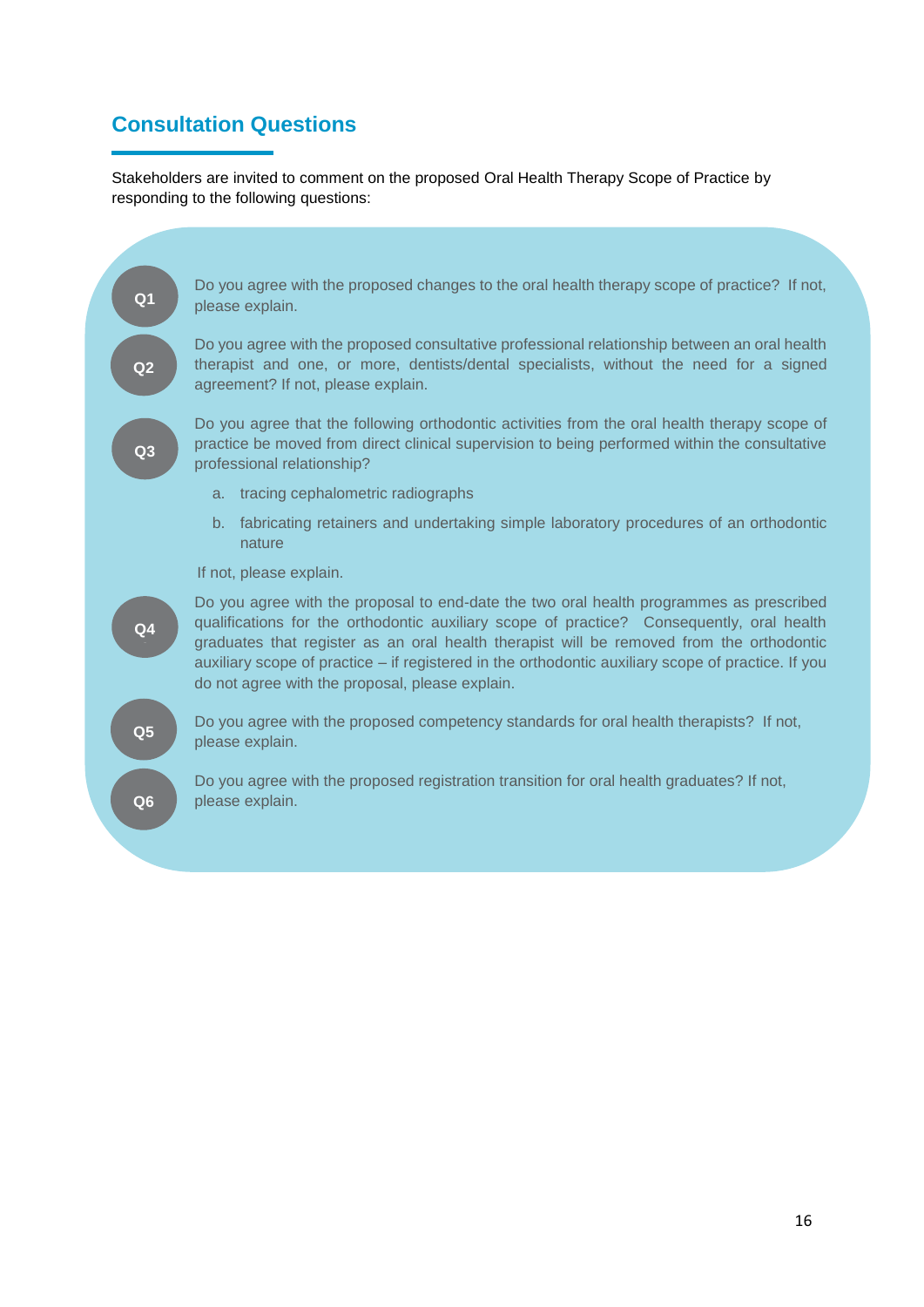# <span id="page-18-0"></span>Proposed Scope of Practice for Oral Health Therapy

Dental Council Health Practitioners Competence Assurance Act 2003

# Notice of Scopes of Practice Issued by the Dental Council pursuant to section 11 of the Health Practitioners Competence Assurance Act 2003

# Oral Health Therapy

**.** 

# Scope of Practice for Oral Health Therapy

The scope of practice for oral health therapy is the practice of oral health therapy as set out in the documented "Detailed Scope of Practice for Oral Health Therapy" produced and published from time to time by the Dental Council. Oral health therapy is a part of the practice of dentistry.

Oral health therapists provide oral health assessment, diagnosis, management, treatment and preventive care for patients in accordance with the detailed scope of practice, and commensurate with their approved education, training and competence. Restorative treatment for patients 18 years and over is provided under prescription<sup>4</sup> of a dentist or dental specialist, within the detailed scope of practice.

Oral health education, disease prevention and oral health promotion for individuals and communities are core activities, aimed at achieving and maintaining oral health as an integral part of general health. throughout the lifespan as an integral part of general health.

Oral health therapists practise as part of the dental team, and work collaboratively with other oral health practitioners and health practitioners to provide appropriate and comprehensive care to the benefit of patients' overall health.

Oral health therapists and dentists have a consultative professional relationship. The relationship may be held by the oral health therapist with one dentist or dental specialist, or with a number of dentists/dental specialists. The establishment and maintenance of the consultative professional relationship is required for the practice of oral health therapy.

Practitioners within the consultative professional relationship are jointly responsible and accountable for the standard of decisions and care delivered to patients based on professional advice sought and given. Practitioners may wish to jointly develop a document containing agreed processes to support the consultative professional relationship and ensure advice is readily available when needed, however this is not mandatory.

<sup>.&</sup>lt;br>-Under prescription means the dentist or dental specialist would complete the treatment plan and obtain consent from the patient for the oral health therapist to complete the restoration(s). However, there is no requirement for the dentist or dental specialist to be on-site while the restorative procedure is being performed.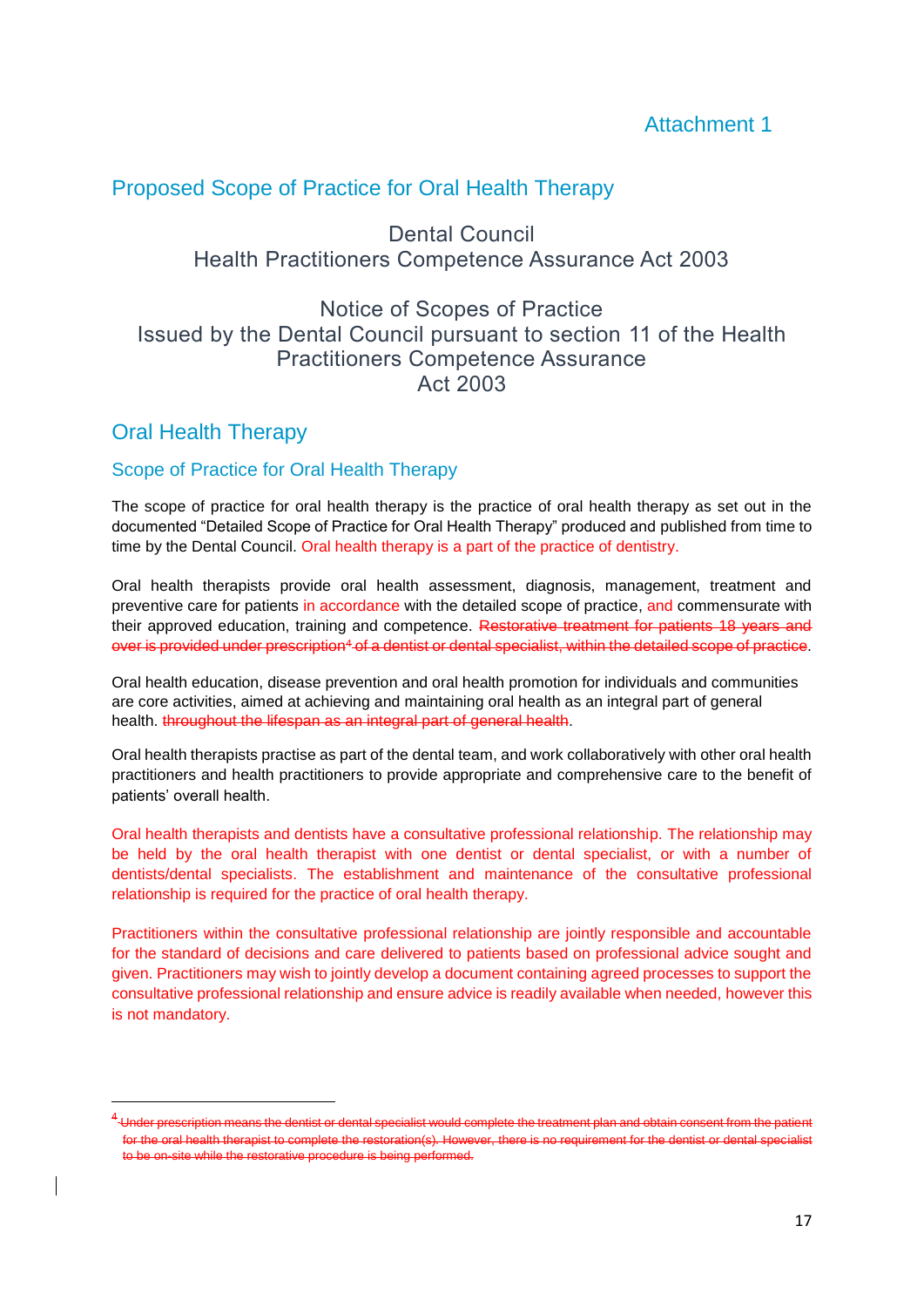Areas of oral health practice not included in an oral health therapist's education should must not be undertaken unless the practitioner has since completed appropriate further education and practises within the detailed oral health therapy scope of practice and to the standards required by the Council.

## Detailed Scope of Practice for Oral Health Therapy

Practised commensurate with the oral health therapist's approved education, training and competence, oral health therapy involves:

- Obtaining and assessing medical and oral health histories
- Examining oral tissues and recognising abnormalities and diagnosing dental caries and periodontal disease.
- Taking and interpreting intra and extra-oral radiographs
- Taking intra and extra-oral photographs
- Diagnosing dental caries for patients up to age 18
- Diagnosing periodontal disease
- Preparing oral health care plans
- Consulting with other health practitioners as appropriate
- Referring as necessary to the appropriate practitioner/agency
- Obtaining informed consent
- Providing oral health education, information and counselling to patients
- Applying and dispensing non-prescription preventive agents
- Applying and dispensing prescription medicines and preventive agents
- Applying and dispensing topical agents for the treatment of tooth surface sensitivity and tooth discolouration
- Applying fissure sealants
- Administering topical local anaesthetic
- Administering local anaesthetic using dentoalveolar infiltration and inferior dental nerve block techniques
- Removing hard and soft deposits from all tooth surfaces
- Restorative activities for patients up to age 18:
	- o Preparing cavities and restoring primary and permanent teeth using direct placement of dental materials
	- o Extracting primary teeth
	- o Performing pulpotomies on primary teeth
	- o Preparing primary teeth for, and placing, stainless steel crowns on primary teeth
- Recontouring and polishing restorations
- Taking impressions, recording occlusal relationships, and making study models
- Constructing and fitting mouthguards and bleaching trays
- Performing postoperative procedures such as removal of sutures and placement and removal of periodontal dressings
- Promoting the oral health of communities by: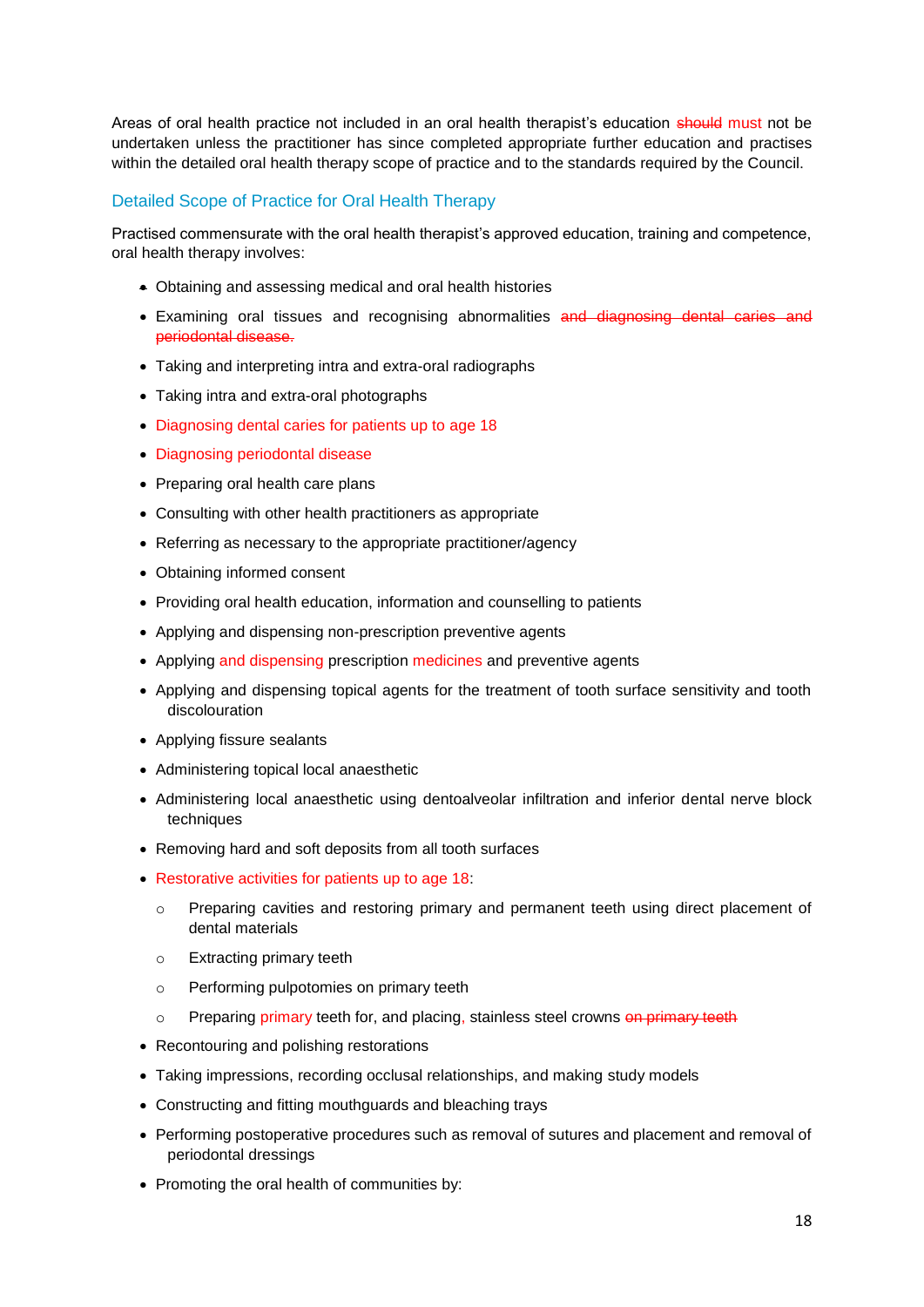- $\circ$  raising awareness of oral health and its effect on general health and well-being
- $\circ$  designing and implementing oral health promotion projects, and evaluating their effectiveness, in response to the oral health needs of specific communities
- Assisting the dentist or dental specialist in implementing orthodontic treatment plans through performing the following orthodontic procedures:
	- o Tracing cephalometric radiographs
	- o Fabricating retainers, and undertaking other simple laboratory procedures of an orthodontic nature
- Assisting the dentist or dental specialist in implementing orthodontic treatment plans, as directed by the dentist or dental specialist who is responsible for the patient's clinical care outcomes and is on-site at the time, through performing the following orthodontic procedures:
	- o Placing separators
	- $\circ$  Sizing and cementing metal bands including loose bands during treatment
	- o Preparing teeth for bonding fixed attachments and fixed retainers
	- o Indirect bonding of brackets as set up by the dentist or dental specialist
	- $\circ$  Placing archwires when necessary (as formed by the dentist or dental specialist) and replacing ligatures/closing self- ligating brackets
	- o Trial fitting removable appliances. This does not include activation
	- o Removing archwires after removing elastomeric or wire ligatures, or opening self- ligating brackets
	- o Removing fixed orthodontic attachments and retainers
	- o Removing adhesives after the removal of fixed attachments
	- o Fitting passive removable retainers
	- o Bonding preformed fixed retainers.
	- o **Tracing cephalometric radiographs**
	- o Fabricating retainers, and undertaking other simple laboratory procedures of an orthodontic nature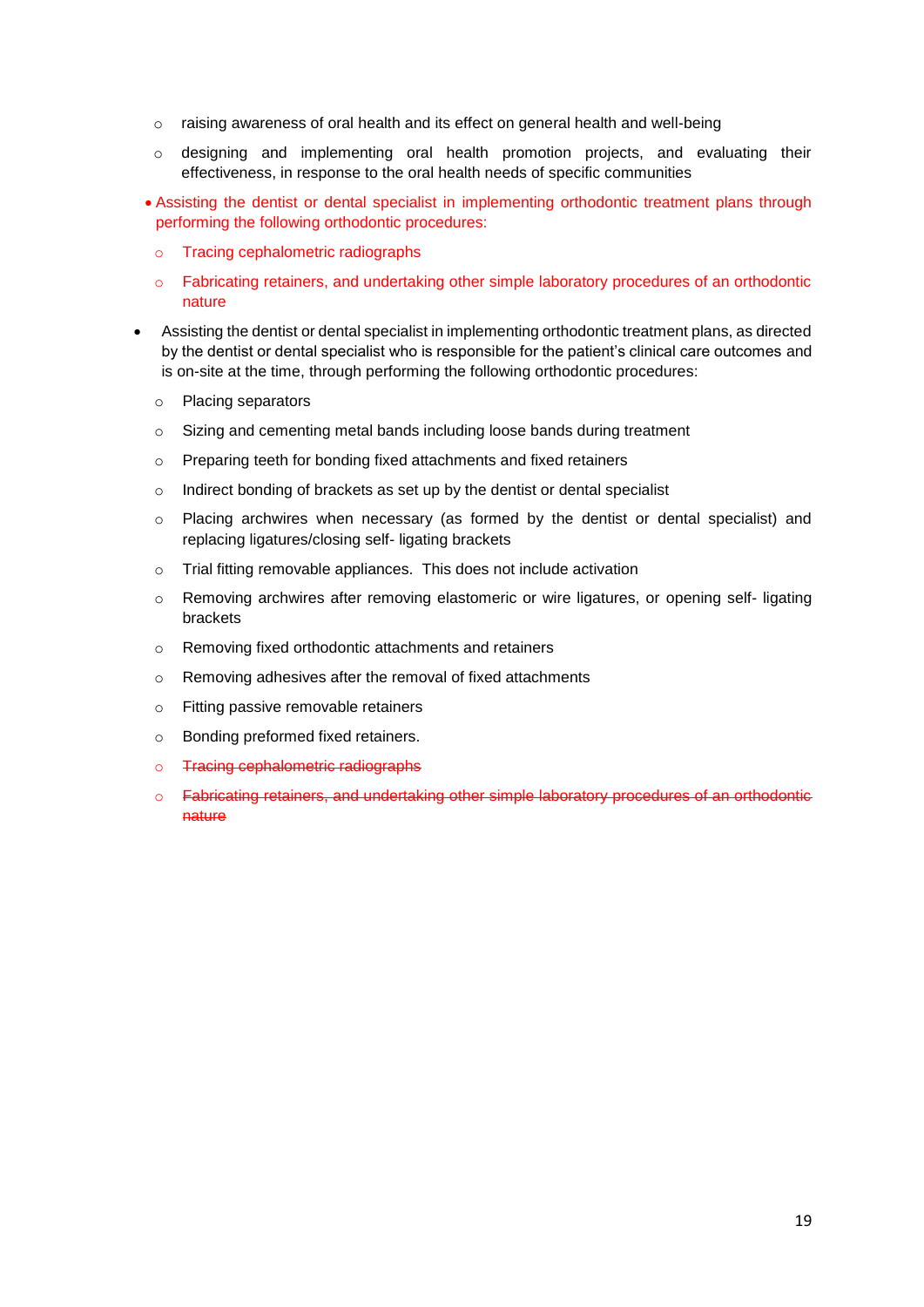# Attachment 2

# <span id="page-21-0"></span>Guidance for the consultative professional relationship between an oral health therapist and dentist/ dental specialist

### **Introduction**

Oral health therapists are registered oral health practitioners who practise as part of the dental team, and work collaboratively with other oral health practitioners and health practitioners to provide comprehensive care to the benefit of patients' overall health.

The oral health therapy scope of practice is described by the Dental Council ('the Council'), and details the activities that oral health therapists may perform, commensurate with their education, training and competence.

To practise oral health therapy in New Zealand an oral health therapist must have a consultative professional relationship with one or more dentist(s) and/or dental specialist(s); for the purposes of this guidance the term 'dentist' will be used.

#### Purpose

The purpose of this guidance is to further explain the role and nature of the consultative professional relationship, and the responsibilities of practitioners within it; and provide direction for the oral health therapist and dentist when establishing a consultative professional relationship.

## The consultative professional relationship

The Council envisages a team approach in the delivery of oral health care, with each of the dental team members delivering care within their own unique set of skills, competencies and scope of practice, in collaboration with other team members, to the benefit of the patients' overall health.

The Council acknowledges that the patient's presenting condition or their treatment or management needs may fall outside the education, skills, competence, experience or scope of practice of a particular practitioner. Each practitioner has a duty of care to recognise these situations and seek professional advice or assistance, or refer appropriately, as applicable to the circumstance.

The consultative professional relationship is the arrangement established between an oral health therapist and dentist to provide professional advice in relation to the treatment and management of patients, within the oral health therapy scope of practice. It provides a recognisable and reliable means for the oral health therapist to seek advice, and a potential pathway for referral.

This relationship is founded on the willingness of the parties to communicate openly and respectfully, and to work in a collegial and collaborative manner, each recognising the other's scope of practice and expertise while working to enhance patient outcomes.

To enable the dentist to give appropriate advice the oral health therapist needs to inform the dentist of the particulars of their scope of practice and individual level of knowledge, skills and experience; and any conditions or exclusions on their scope of practice.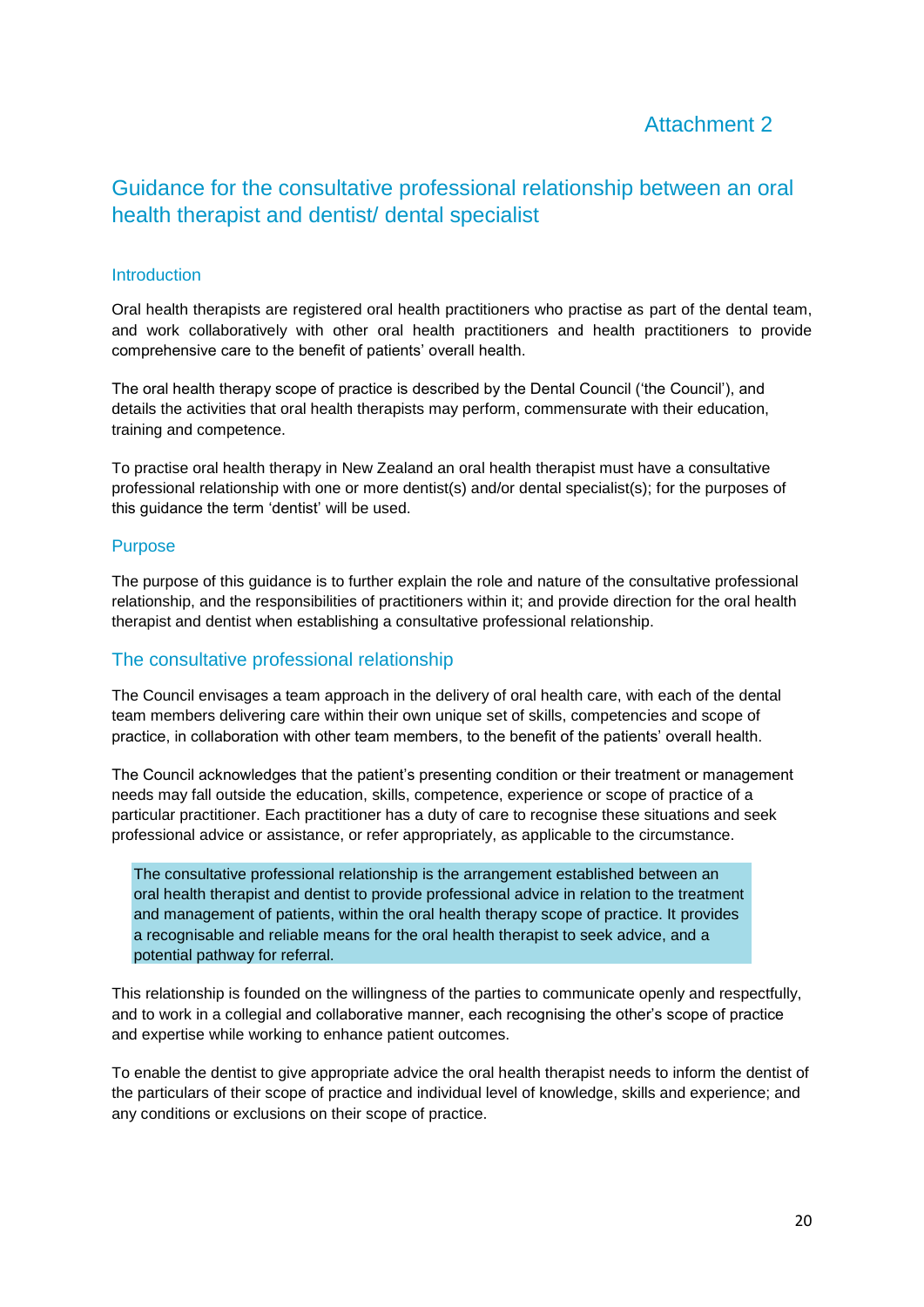The dentist giving advice must hold a current annual practising certificate (APC) in a scope of practice that is relevant to the advice being sought, and have no conditions on their scope of practice that would limit their ability to offer advice.

It is anticipated that when advice is required it will be sought from the dentist in the consultative relationship; however the oral health therapist may seek advice or assistance from other health practitioners, or refer to them.

# Responsibilities of practitioners

- $\triangleright$  All oral health practitioners are personally responsible and accountable for the decisions they make and the care they provide for their patients.
- $\triangleright$  When activities are outside the oral health therapist's individual knowledge or skills, they have a responsibility to seek professional advice; this may result in referral.
- $\triangleright$  Particular circumstances may be identified through discussion between the dentist and the oral health therapist in which it is anticipated that the oral health therapist would seek advice. For example, the interpretation of complex medical histories and their potential significance when planning to administer local anaesthetic, or when anticipated treatment outcomes have not been met.
- $\triangleright$  The practitioner offering the professional advice is obliged to give timely advice, appropriate to the practising environment.
- $\triangleright$  When decisions related to the diagnosis, planning and care of patients are made based on the professional advice given, the dentist and oral health therapist are jointly accountable for the standard of those decisions.
- $\triangleright$  Both the practitioner seeking advice and the practitioner giving advice are responsible for keeping independent, accurate and up-to-date records of advice sought and provided.
- $\triangleright$  The oral health therapist is responsible for ensuring an appropriate standing order is in place with a dentist, to enable them to administer or supply a patient with prescription medicines, when appropriate and within their scope of practice. The dentist is responsible for ensuring that the necessary measures are in place to facilitate the safe administration or supply of medicines, and appropriately documented. The Ministry of Health has guidelines to assist practitioner to comply with the Medicines Regulations, and is available on the Ministry of Health's website at <http://www.health.govt.nz/publication/standing-order-guidelines>
- $\triangleright$  Only a registered dentist may be granted a licence for a diagnostic x-ray machine under the Radiation Protection Act 1965. The dentist can authorise the oral health therapist to use the x-ray machine based on his/her understanding of the oral health graduates education and competence in taking radiographs.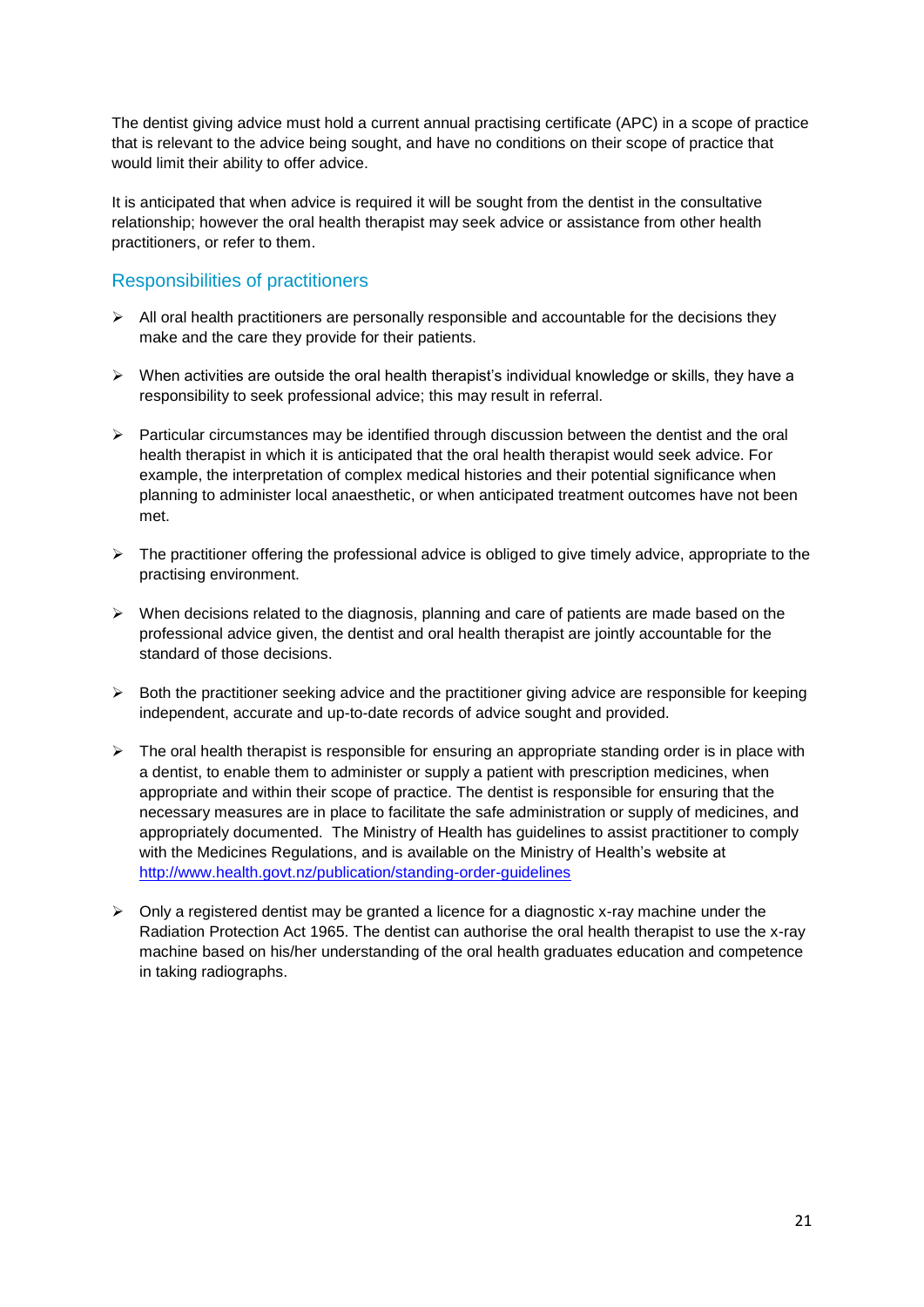### Establishing and maintaining a consultative professional relationship

When establishing a consultative professional relationship, it is anticipated that the oral health therapist and dentist will discuss their individual and shared responsibilities within the relationship, and develop some agreed processes to ensure:

- That the oral health therapist has access to timely advice from the dentist when needed
- That the relationship is workable from all practitioners' perspectives, taking into account their particular practice contexts and working styles.

It is anticipated that the oral health therapist and dentist will reliably meet their responsibilities within the consultative professional relationship. Consequently, a signed written agreement is not required.

The points below may be useful in guiding the discussion in establishing and maintaining a consultative professional relationship. Practitioners may choose to record the positions reached and the processes developed through this discussion, however this is not mandatory.

### Discussion Guidance

- $\triangleright$  Acknowledge the requirement for the oral health therapist to have a consultative professional relationship in place in order meet the requirements of practising oral health therapy.
- $\triangleright$  Confirm the willingness of the dentist to provide advice or assistance for the oral health therapist, when required.
- $\triangleright$  Approach the establishment of the consultative professional relationship in a collegial and collaborative manner to ensure the relationship works from all practitioners' perspectives.
- $\triangleright$  Acknowledge the need for the oral health therapist to inform the dentist of the particulars of their scope of practice, and their individual level of knowledge, skills and experience; and any conditions or exclusions on their scope of practice.
- $\triangleright$  Consider whether the scope of practice of the dentist enables them to give advice related to the complete oral health therapy scope of practice, or whether additional practitioners might need to be included in the consultative professional relationship for certain aspects of clinical care.
- $\triangleright$  Confirm that the dentist holds a current APC and does not have any conditions on their scope of practice that could limit their ability to give advice or assistance related to oral health therapy.
- $\triangleright$  Consider the individual and shared responsibilities of practitioners within the consultative professional relationship, as outlined in this guidance, and come to an agreed understanding of these.
- $\triangleright$  Identify any specific circumstances in which it is expected the oral health therapist will ask for professional advice or assistance, for example, the interpretation of complex medical histories and/or polypharmacy, and their potential significance when administering local anaesthetic.
- $\triangleright$  Consider and agree on the preferred form of communication for consultation e-mail, text messaging, telephone, face-to-face?
- $\triangleright$  Discuss and agree on an understanding of 'timely advice', for example, would advice be received on the same day as it was sought?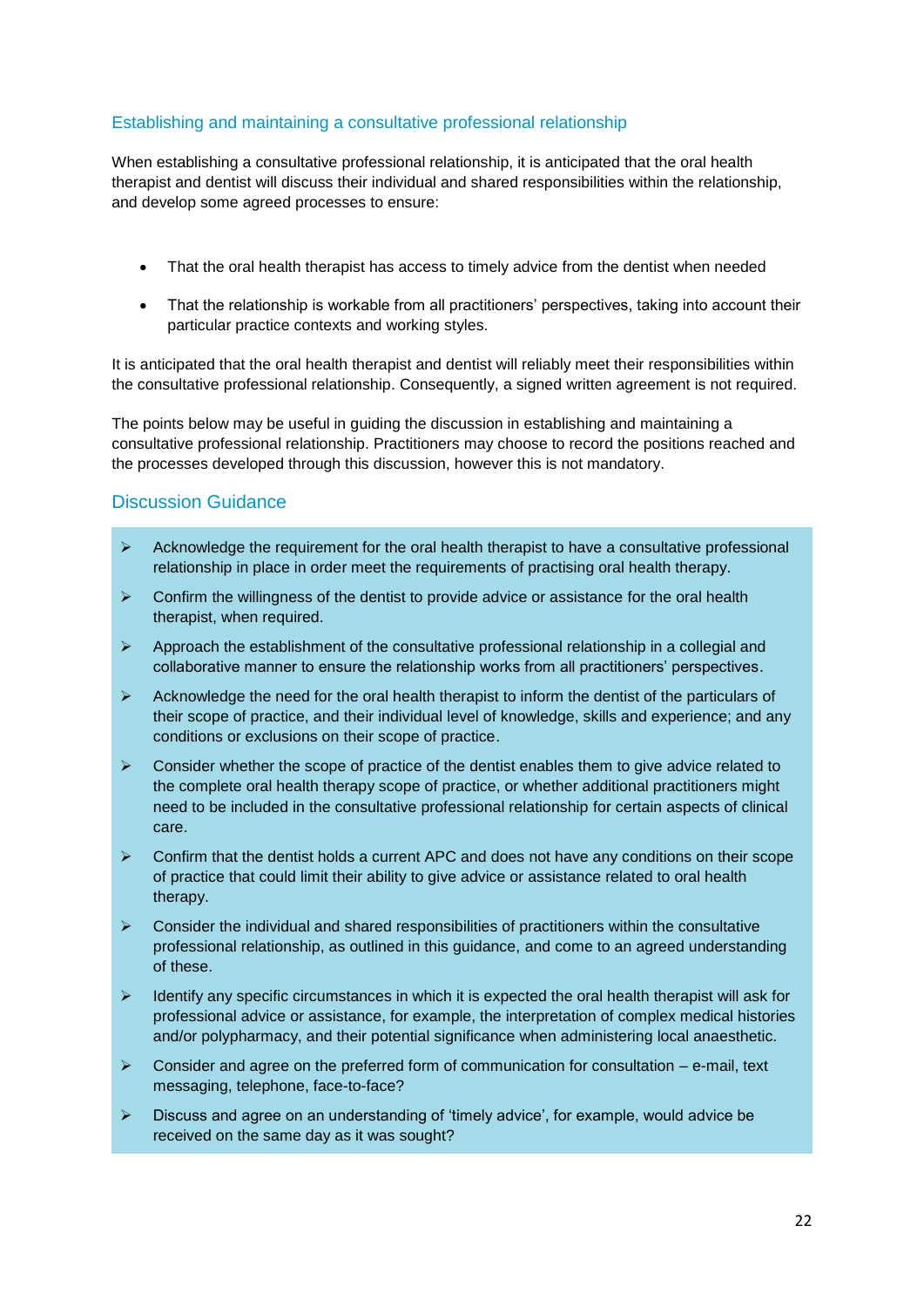- $\triangleright$  Consider and agree on the alternative arrangements if a practitioner within the consultative professional relationship is unavailable to give advice, for example, the practitioner is on holiday or unwell.
- $\triangleright$  Acknowledge that the oral health therapist may seek advice or assistance, or refer, to a dentist outside the consultative professional relationship.
- $\triangleright$  Develop a process for the management of referrals from the oral health therapist within the consultative professional relationship; and referrals from the dentist to the oral health therapist.
- $\triangleright$  Confirm the existence of, or establish, a standing order to enable the oral health therapist to administer and/or supply a patient with prescription medicines, when appropriate.
- $\triangleright$  Consider and agree on a process to enable access by the oral health therapist to appropriate prescription medicines, prescribed by the dentist, for example, antibiotics for the management of infection, or antibiotic prophylaxis for at-risk patients before treatment.
- $\triangleright$  Acknowledge that the professional relationship will evolve over time, and changes may be necessary. Consider and agree on a time period for review of the consultative professional relationship.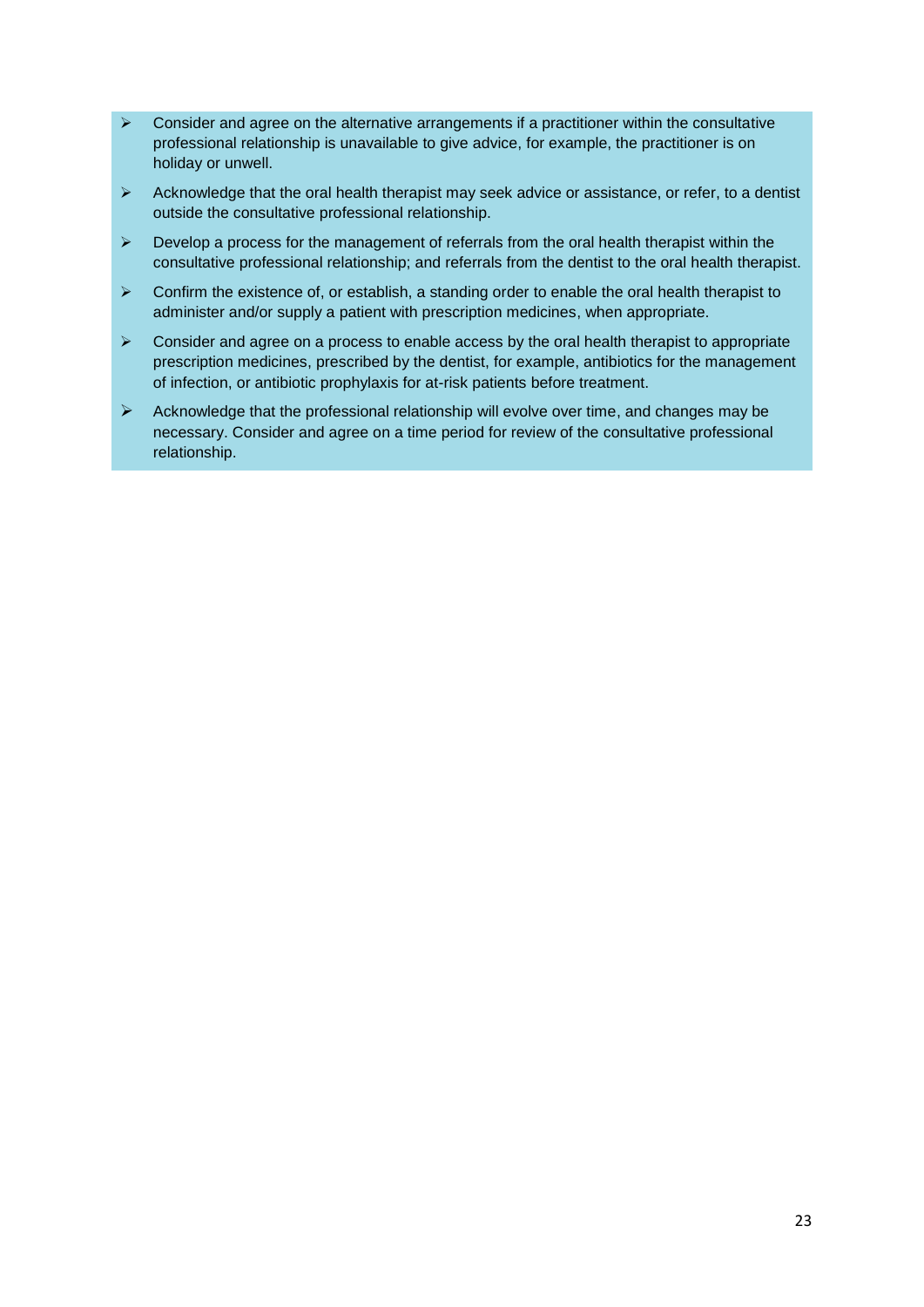# Attachment 3

# <span id="page-25-0"></span>Proposed Prescribed Qualifications

# Dental Council Health Practitioners Competence Assurance Act 2003

# Notice of Scopes of Practice Issued by the Dental Council pursuant to section 11 of the Health Practitioners Competence Assurance Act 2003

# Prescribed qualifications for the Scope of Practice for Oral Health **Therapy**

- 1. University of Otago Bachelor of Oral Health; or
- 2. Auckland University of Technology Bachelor of Health Science in Oral Health; or
- 3. New Zealand Oral Health Therapist Registration Examination; or
- 4. Dental Board of Australia-approved Australian-accredited qualifications programmes that allow graduates registration in the Oral Health Therapist Scope of Practice in Australia.

# Prescribed qualifications for the Scope of Practice for Dental Hygiene

- 1. Bachelor of Oral Health, University of Otago and registration as a Dental Hygienist with the Dental Council as at dd/mm/yy (gazette date of oral health therapy scope of practice); or
- 2. Bachelor of Health Science in Oral Health, Auckland University of Technology and registration as a Dental Hygienist with the Dental Council as at dd/mm/yy (gazette date of oral health therapy scope of practice); or
- 3. Certificate in Dental Hygiene issued by Otago Polytechnic and approved experience in the provision of oral health services within the scope of dental hygiene practice; and Dental Council approved courses for Administering Local Anaesthetic, Undertaking Orthodontic Procedures, Intra-oral Radiography and Extra-oral Radiography; or
- 4. New Zealand Defence Force training programme in Dental Hygiene and approved experience in the provision of oral health services within the scope of dental hygiene practice; and Dental Council approved courses for Administering Local Anaesthetic, Undertaking Orthodontic Procedures, Intra-oral Radiography and Extra-oral Radiography; or
- 5. Diploma in Dental Hygiene issued by a New Zealand educational institution; and Dental Council approved courses for Administering Local Anaesthetic, Undertaking Orthodontic Procedures, Intra-oral Radiography and Extra-oral Radiography; or
- 6. Diploma in Dental Hygiene, University of Otago (Orthodontic Procedures conferred from 2002) and Dental Council approved courses for Administering Local Anaesthetic and Extra-oral Radiography, or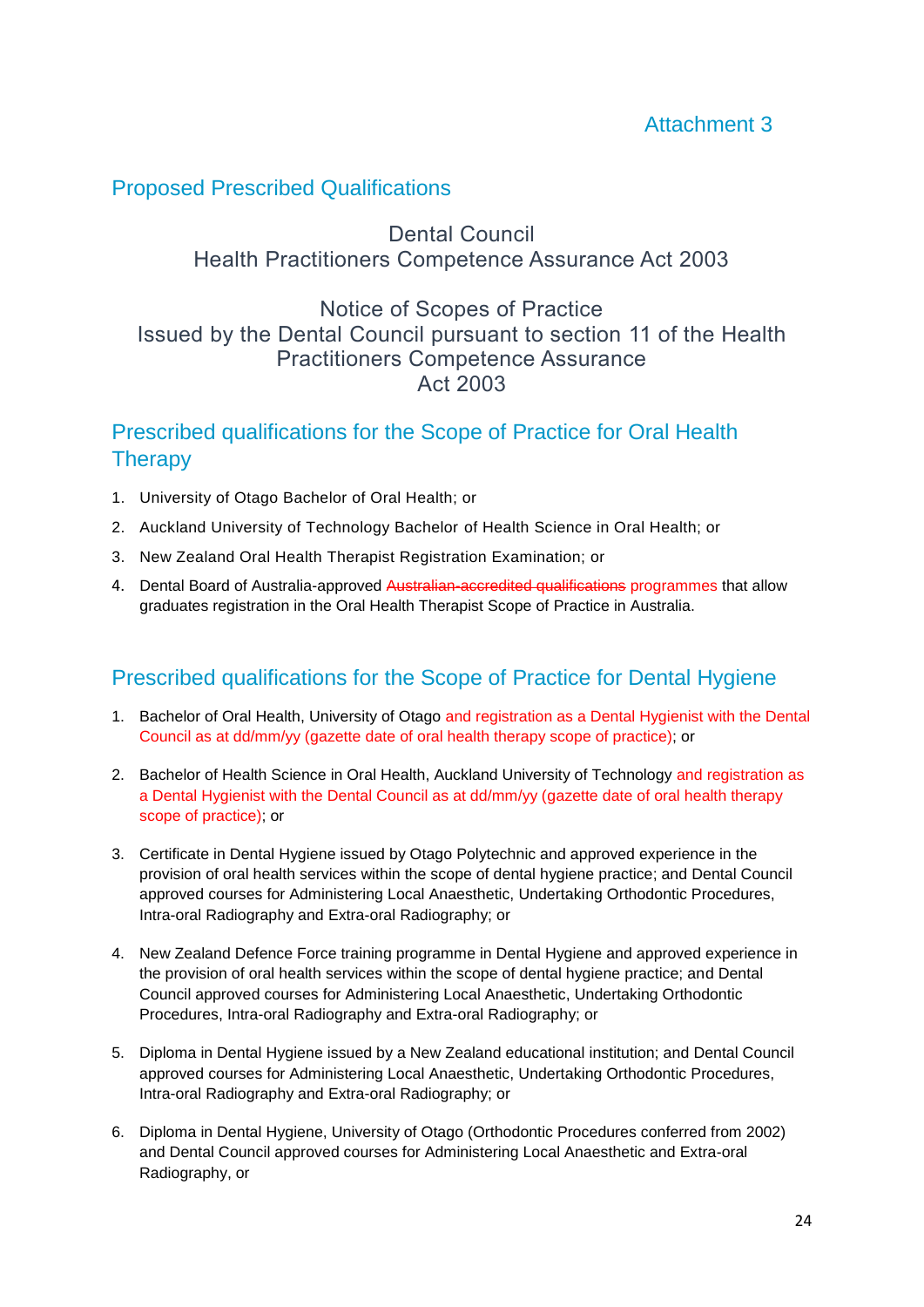- 7. Bachelor of Health Science (Endorsement in Dental Hygiene), University of Otago; or
- 8. an undergraduate dental hygiene degree or diploma from the Australian Dental Council or Dental Board of Australia accredited educational institution that included education in Administering Local Anaesthetic, Undertaking Orthodontic Procedures, Intra-oral Radiography and Extra-oral Radiography and registration in Australia<sup>5</sup>; or
- 9. an undergraduate dental hygiene degree or diploma, or undergraduate dental degree; and a pass in the Dental Council Dental Hygiene Registration Examination; or
- 10. an undergraduate dental hygiene degree or diploma or undergraduate dental degree and a pass in the USA National Board Dental Hygiene Examination or Canadian National Dental Hygiene Certification Examination and a pass in a USA or Canadian regional or state board dental hygiene clinical examination; and registration with a USA or Canadian dental authority; and Dental Council approved courses for Administering Local Anaesthetic, Undertaking Orthodontic Procedures, Intra-oral Radiography and Extra-oral Radiography; or
- 11. a Commission on Dental Accreditation (CDA) accredited undergraduate dental hygiene degree or diploma; a pass in the USA National Board Dental Hygiene Examination or Canadian National Dental Hygiene Certification Examination; and registration with a USA or Canadian dental authority; and Dental Council approved courses for Administering Local Anaesthetic, Undertaking Orthodontic Procedures, Intra-oral Radiography and Extra-oral Radiography; or
- 12. a General Dental Council (GDC) accredited undergraduate dental hygiene degree or diploma from the United Kingdom; and registration with the GDC; and Dental Council approved courses for Administering Local Anaesthetic, Undertaking Orthodontic Procedures, Intra-oral Radiography and Extra-oral Radiography; or
- 13. a Certificate or Diploma in Dental Hygiene conferred by the GDC; and registration with the GDC; and Dental Council approved courses for Administering Local Anaesthetic, Undertaking Orthodontic Procedures, Intra-oral Radiography and Extra-oral Radiography.

# Prescribed qualifications for the Scope of Practice for Dental Therapy

- 1. Bachelor of Oral Health, University of Otago and registration as a Dental Therapist with the Dental Council as at dd/mm/yy (gazette date of oral health therapy scope of practice); or
- 2. Bachelor of Health Science in Oral Health, Auckland University of Technology and registration as a Dental Therapist with the Dental Council as at dd/mm/yy (gazette date of oral health therapy scope of practice); or
- 3. Certificate in Dental Therapy or Certificate in Dental Nursing (issued by the Department of Health or a New Zealand educational institution) and approved experience in the provision of dental therapy services within the scope of dental therapy practice (including interpreting periapical and bitewing radiographs under the direction and supervision of a dentist who can attest to competency) and evidence of successful completion of Dental Council approved courses for Pulpotomies and Stainless Steel Crowns and Radiography and Diagnostic Radiography (or an exemption certificate for radiography issued by the New Zealand Medical Radiation Technologists Board (MRTB) current as at 18 September 2004); or

 $\overline{a}$ 

<sup>5</sup> With the introduction of the National Registration and Accreditation Scheme in 2010 all Australian State Licensing Boards were replaced by the Dental Board of Australia.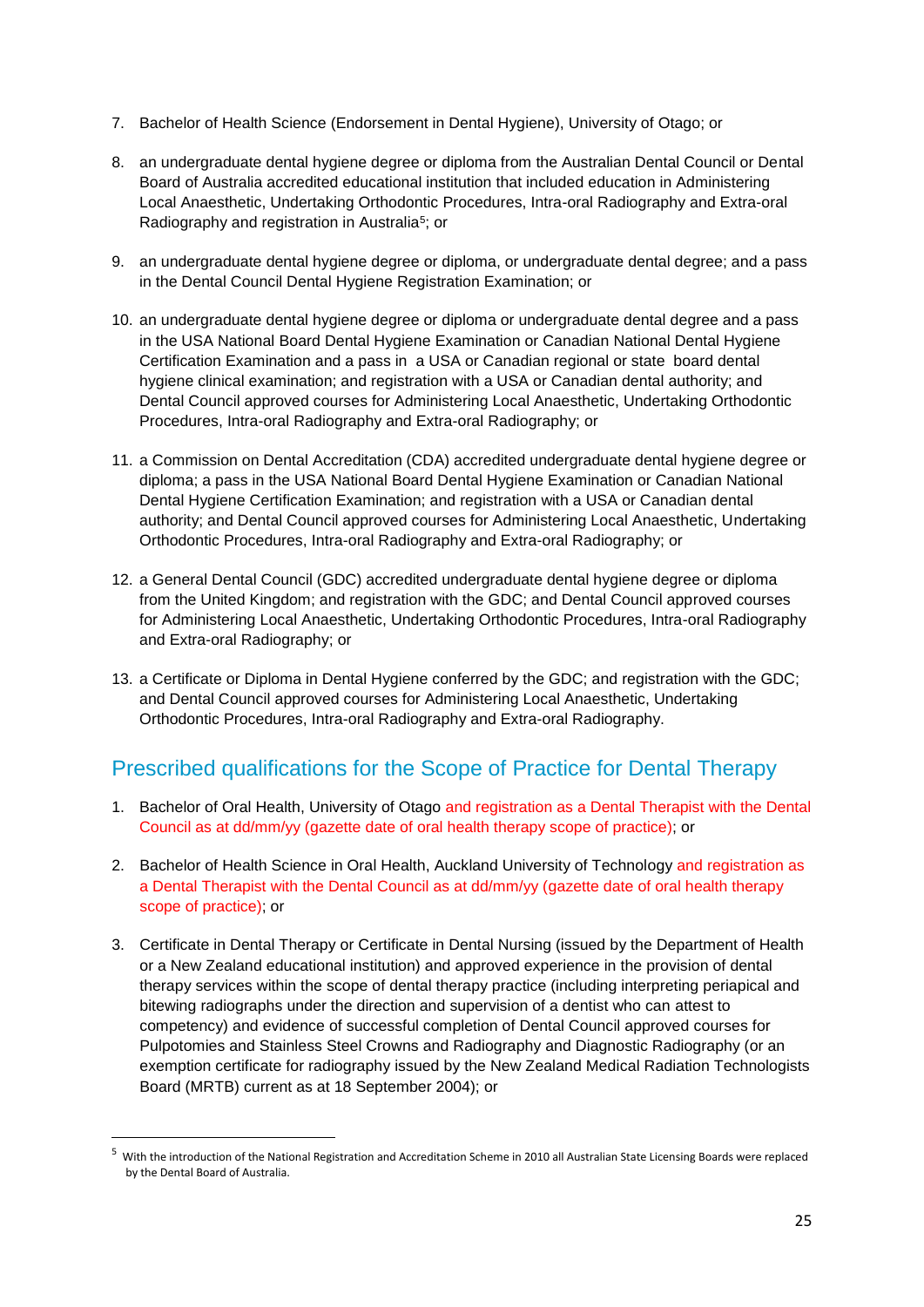- 4. Diploma in Dental Therapy (issued by a New Zealand educational institution) and approved experience in the provision of dental therapy services within the scope of dental therapy practice (including interpreting periapical and bitewing radiographs under the direction and supervision of a dentist who can attest to competency) and evidence of successful completion of Dental Council approved courses for Pulpotomies and Stainless Steel Crowns and Radiography and Diagnostic Radiography (excluding a Diploma in Dental Therapy issued by University of Otago or an exemption certificate for radiography issued by the New Zealand Medical Radiation Technologists Board (MRTB) current as at 18 September 2004); or
- 5. Bachelor of Health Science (Endorsement in Dental Therapy), University of Otago; or
- 6. Undergraduate dental therapy degree or diploma from the Australian Dental Council or Dental Board of Australia accredited educational programme that included education in Pulpotomies, Stainless Steel Crowns, Radiography and Diagnostic Radiography and registration in Australia; or
- 7. Undergraduate dental therapy degree or diploma, or an undergraduate dental degree; and a pass in the Dental Council Dental Therapy Registration Examination.

# Prescribed qualifications for the Scope of Practice for Orthodontic Auxiliary

- 1. Graduate Certificate of Orthodontic Assisting, Academy of Orthodontic Assisting; possession of a dental therapy, dental hygiene or dentistry qualification and approved experience in the provision of orthodontic auxiliary services under the direction and supervision of a dentist or dental specialist who can attest to competency 1.
- 2. Certificate of Orthodontic Assisting, New Zealand Association of Orthodontists: Orthodontic Auxiliary Training Programme 2.
- 3. Bachelor of Oral Health, University of Otago and registration in the Scope of Dental Hygiene Practice, as at dd/mm/yy (gazette date of oral health therapy scope of practice).
- 4. Bachelor of Health Science in Oral Health, Auckland University of Technology conferred from 2011, and registration in the Scope of Dental Hygiene Practice, as at dd/mm/yy (gazette date of oral health therapy scope of practice).
- 5. Bachelor of Health Science (Endorsement in Dental Hygiene), University of Otago conferred from 2002, and registration in the Scope of Dental Hygiene Practice.
- 6. Diploma in Dental Hygiene, University of Otago conferred from 2002, and registration in the Scope of Dental Hygiene Practice, and Dental Council approved course for Extra-oral Radiography.

2 The Dental Council approved this prescribed qualification on 15 February 2010.

<sup>1</sup> The Dental Council approved this prescribed qualification on 10 July 2006.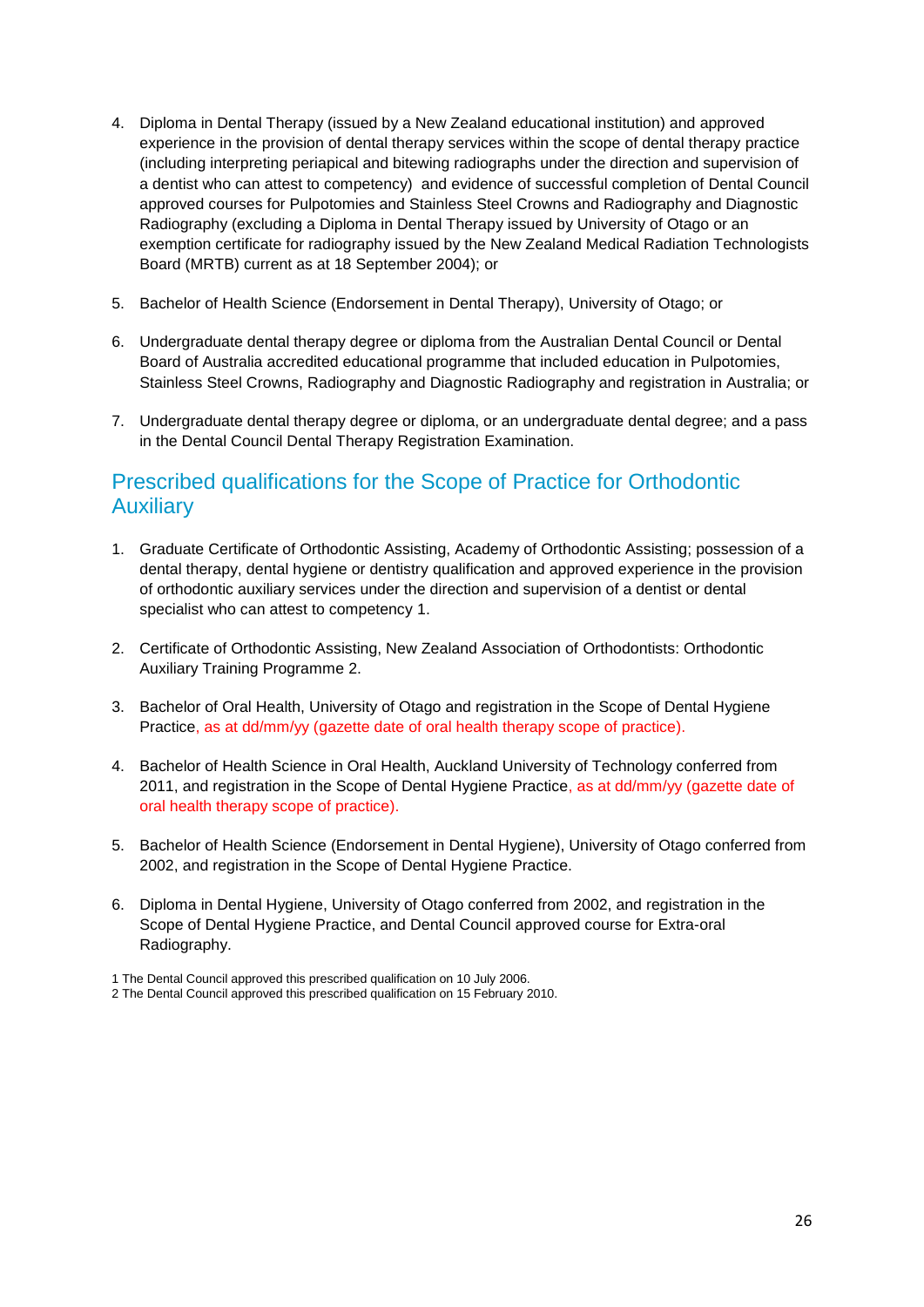# <span id="page-28-0"></span>Draft Competency Standards for Oral Health Therapists

Oral health therapists provide oral health assessment, diagnosis, management, treatment and preventive care for patients in accordance with the detailed scope of practice, and commensurate with their approved education, training and competence.

The purpose of this document is to:

- set out the entry level competency standards which applicants for registration as an oral health therapist must meet in order to be registered;
- provide criteria against which an individual's performance in meeting these standards may be measured.

A competent oral health therapist is one who meets the competency standards; applying knowledge, skills, attitudes, communication and judgement to the delivery of appropriate oral health care, in accordance with the scope of practice within which they are registered.

| <b>Competency standard</b>                                                                                                                                                                                                                                                   | <b>Measure</b><br>A competent oral health therapist will:                                                                                                                                                                                                                                                                                                                                                                                                                                  |
|------------------------------------------------------------------------------------------------------------------------------------------------------------------------------------------------------------------------------------------------------------------------------|--------------------------------------------------------------------------------------------------------------------------------------------------------------------------------------------------------------------------------------------------------------------------------------------------------------------------------------------------------------------------------------------------------------------------------------------------------------------------------------------|
| Understand the legal requirements of<br>practising in an oral health workplace<br>Understand and comply with the ethical<br>responsibilities and legislative requirements<br>relating to the safe and competent practice<br>of oral health therapy in New Zealand            | Demonstrate familiarity with, and comply with<br>$\bullet$<br>relevant legislation and Dental Council standards                                                                                                                                                                                                                                                                                                                                                                            |
| <b>Behave professionally</b>                                                                                                                                                                                                                                                 | Understand and apply the ethical principles,<br>$\bullet$<br>professional standards and practice standards that<br>govern their behaviour as oral health professionals<br>Prioritise the health needs and safe care of<br>patients<br>Treat patients with dignity and respect at all times<br>$\bullet$<br>Put the interests of patients ahead of personal,<br>$\bullet$<br>financial or other gain<br>Respect patients' right to complain and enable<br>$\bullet$<br>them to seek redress |
| Understand current scientific knowledge<br>related to oral health<br>Understand current biological, physical,<br>cultural, social and psychological factors<br>which influence the attainment and<br>maintenance of oral health<br>Use these factors to inform best practice | Show an understanding of biological, physical,<br>$\bullet$<br>cultural, social and psychological factors in oral<br>health therapy<br>Use this knowledge in the development and<br>$\bullet$<br>delivery of oral health care for individuals and<br>communities<br>Communicate this knowledge to patients,<br>٠<br>parents/carers, and the wider community                                                                                                                                |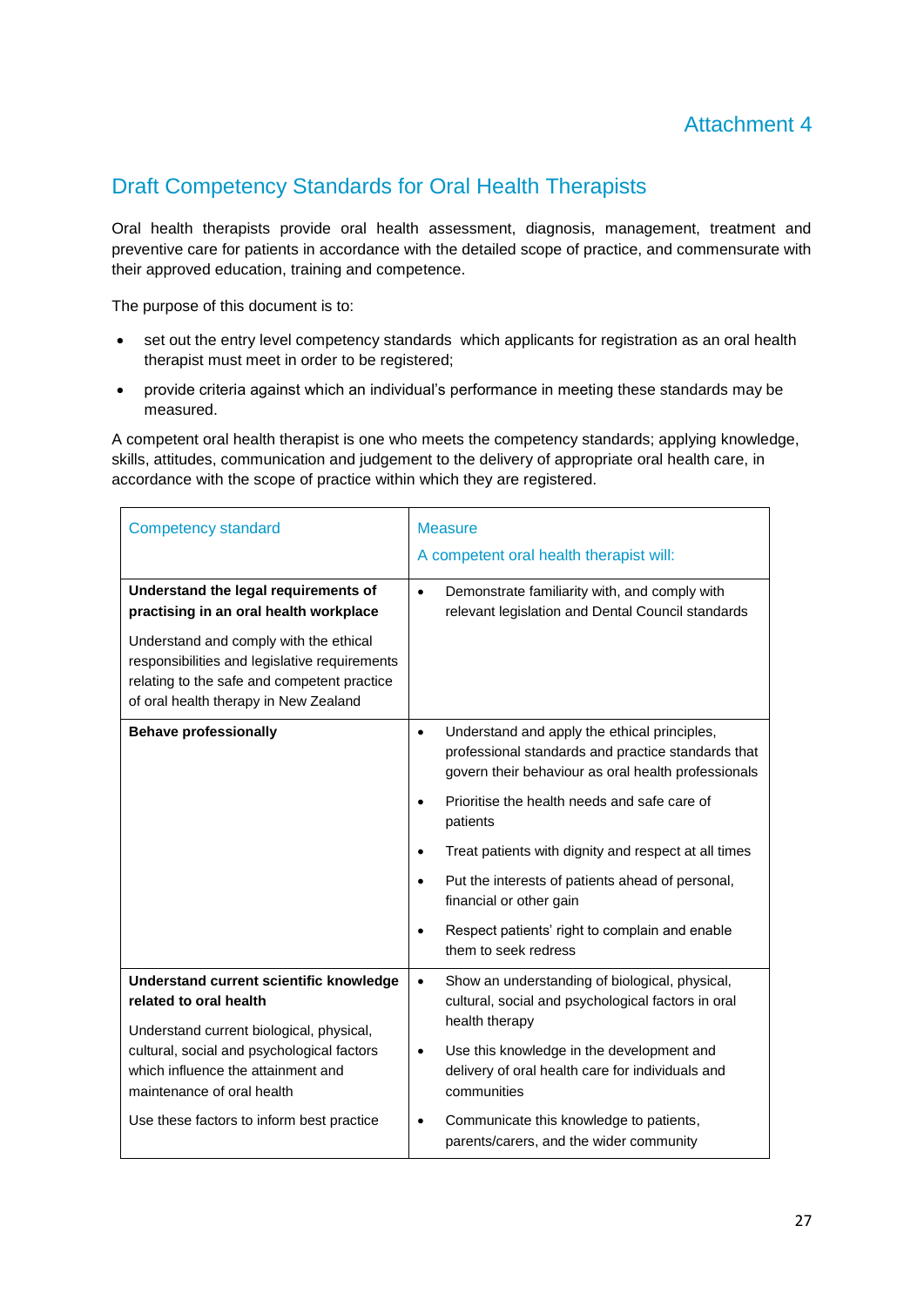| Provide culturally competent practice                               | $\bullet$ | Demonstrate awareness of New Zealand's cultural                                                                                                                   |
|---------------------------------------------------------------------|-----------|-------------------------------------------------------------------------------------------------------------------------------------------------------------------|
| See issues from the perspective of people<br>of other cultures      |           | diversity and recognise that culture is not confined<br>to ethnicity                                                                                              |
| Adhere to the Treaty of Waitangi                                    | ٠         | Recognise the unique place Māori hold as tangata<br>whenua in New Zealand and the importance of the<br>Treaty of Waitangi                                         |
|                                                                     | $\bullet$ | Honour the Treaty of Waitangi principles of<br>partnership, participation and protection in the<br>delivery and promotion of oral healthcare                      |
|                                                                     | ٠         | Practise in a way which respects each patient's<br>identity                                                                                                       |
|                                                                     | ٠         | Observe cultural etiquette                                                                                                                                        |
|                                                                     | ٠         | Consider cultural perspective in decision-making                                                                                                                  |
|                                                                     | $\bullet$ | Assist patients to receive oral health therapy<br>services which take into account their cultural<br>needs                                                        |
|                                                                     | ٠         | Treat patients fairly and without discrimination,<br>respecting cultural values, personal disabilities and<br>individual differences                              |
| <b>Communicate effectively</b>                                      | $\bullet$ | Communicate honestly, factually and without                                                                                                                       |
| Communicate effectively with patients,                              |           | exaggeration                                                                                                                                                      |
| other health professionals and the public on<br>oral health matters |           | With patients                                                                                                                                                     |
|                                                                     | $\bullet$ | Demonstrate good rapport and empathy                                                                                                                              |
|                                                                     | ٠         | Assure patients' dignity                                                                                                                                          |
|                                                                     | $\bullet$ | Listen to patients, and respect and consider their<br>preferences and concerns                                                                                    |
|                                                                     | ٠         | Explain findings, treatment options and likely<br>outcomes in easily understood language to ensure<br>informed consent                                            |
|                                                                     | ٠         | Recognise communication barriers and meet<br>patients' individual communication needs                                                                             |
|                                                                     | $\bullet$ | Adapt information to patients' level of<br>comprehension                                                                                                          |
|                                                                     | $\bullet$ | Confirm patients' understanding of the information<br>provided                                                                                                    |
|                                                                     |           | With other health professionals                                                                                                                                   |
|                                                                     | $\bullet$ | Communicate openly in inter-and intra-<br>professional teams for the enhancement of patient<br>care                                                               |
|                                                                     | $\bullet$ | Provide written information and copies of records<br>when making a referral, or providing information, to<br>another health practitioner involved in patient care |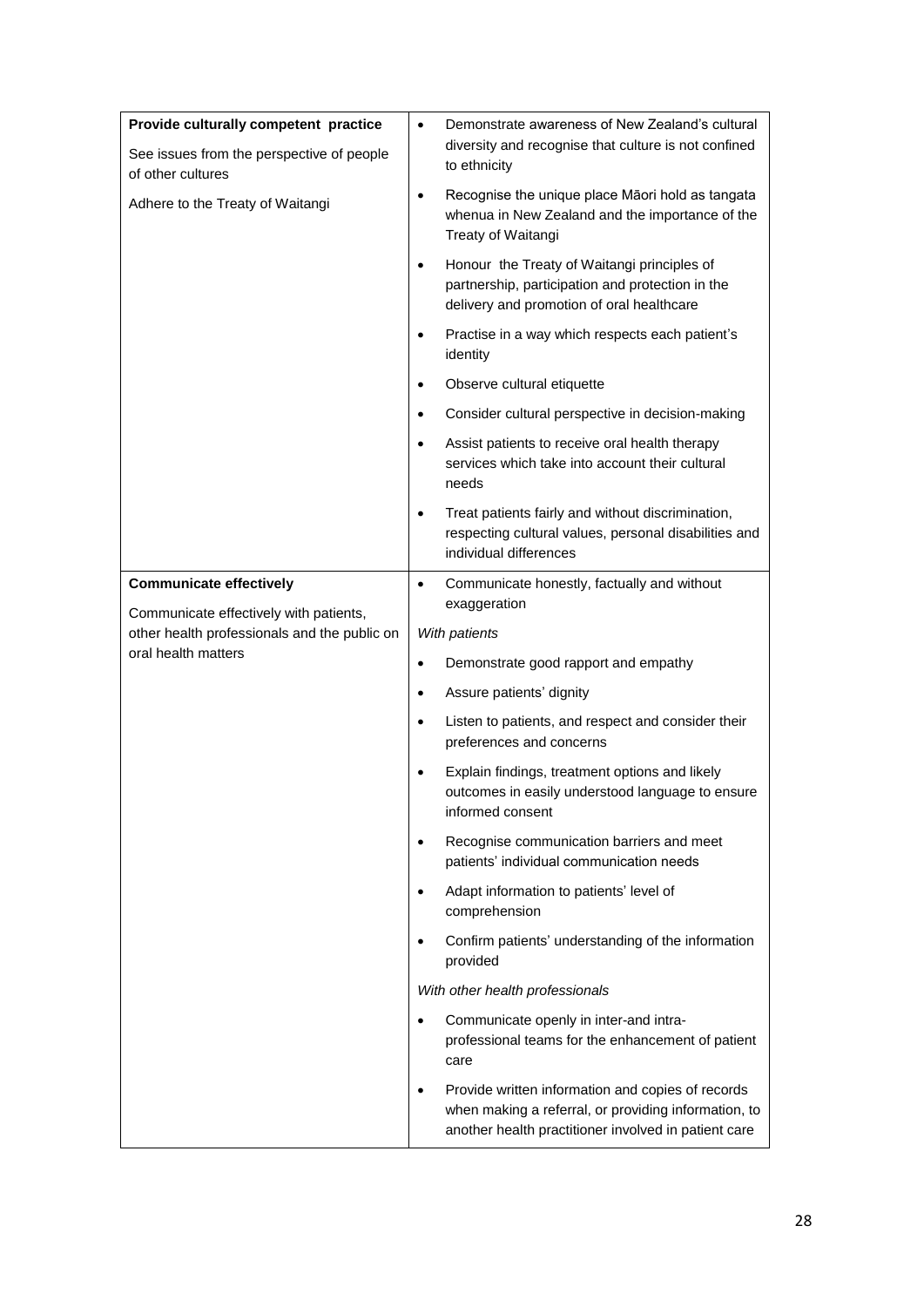|                                                                                                                                                                                                                    | Behave respectfully in communication to and<br>$\bullet$<br>about colleagues and other health professionals                                                                                                                                    |
|--------------------------------------------------------------------------------------------------------------------------------------------------------------------------------------------------------------------|------------------------------------------------------------------------------------------------------------------------------------------------------------------------------------------------------------------------------------------------|
| Promote the oral health of individuals<br>and communities<br>Raise awareness of oral health and its<br>effect on general health and well-being                                                                     | Educate patients at all stages in their life, or<br>$\bullet$<br>patients' family, carers or guardians, about the<br>aetiology and prevention of oral diseases using<br>effective and evidence-based education and<br>communication strategies |
|                                                                                                                                                                                                                    | Promote awareness and understanding of the<br>$\bullet$<br>relationship between oral health and general<br>health                                                                                                                              |
|                                                                                                                                                                                                                    | Provide 'one on one' counsel and advice to<br>$\bullet$<br>encourage sound health attitudes and practices                                                                                                                                      |
|                                                                                                                                                                                                                    | Communicate importance of issues such as diet,<br>$\bullet$<br>smoking, and oral hygiene on oral and general<br>health                                                                                                                         |
|                                                                                                                                                                                                                    | Design and implement oral health promotion<br>$\bullet$<br>projects and evaluate their effectiveness, in<br>response to the oral health needs of specific<br>communities                                                                       |
|                                                                                                                                                                                                                    | Demonstrate a commitment to oral health<br>$\bullet$<br>promotion by working with other health personnel<br>and/or educational staff where appropriate                                                                                         |
|                                                                                                                                                                                                                    | Express a professional view on fluoride, amalgam<br>$\bullet$<br>and other topical public issues related to oral<br>health                                                                                                                     |
|                                                                                                                                                                                                                    | Facilitate patients' access to services and<br>$\bullet$<br>resources                                                                                                                                                                          |
| <b>Obtain patient information</b><br>Obtain by interview and examination patient<br>information relevant to the delivery of oral<br>health care; record this information<br>logically, legibly; and store securely | Record an accurate patient history to inform<br>$\bullet$<br>patient care                                                                                                                                                                      |
|                                                                                                                                                                                                                    | Perform an extra-oral examination<br>$\bullet$                                                                                                                                                                                                 |
|                                                                                                                                                                                                                    | Detect hard and soft tissue abnormalities, e.g.<br>$\bullet$<br>dental erosion, enamel defects, oral ulceration                                                                                                                                |
|                                                                                                                                                                                                                    | Detect dental caries for patients up to age 18<br>$\bullet$                                                                                                                                                                                    |
|                                                                                                                                                                                                                    | Detect periodontal disease(s), plaque and calculus<br>$\bullet$                                                                                                                                                                                |
|                                                                                                                                                                                                                    | Use posterior bitewing and periapical radiographs,<br>$\bullet$<br>and other appropriate tests, to aid in the detection<br>of dental caries and periodontal disease                                                                            |
|                                                                                                                                                                                                                    | Take intra- and extra-oral photographs<br>$\bullet$                                                                                                                                                                                            |
|                                                                                                                                                                                                                    | Record examination findings, demonstrating that<br>$\bullet$<br>all orofacial tissues have been examined closely                                                                                                                               |
|                                                                                                                                                                                                                    | Record information on teeth present/missing or<br>$\bullet$<br>restored                                                                                                                                                                        |
|                                                                                                                                                                                                                    | Ensure records are legible, accurate, up-to-date,<br>$\bullet$<br>complete and relevant                                                                                                                                                        |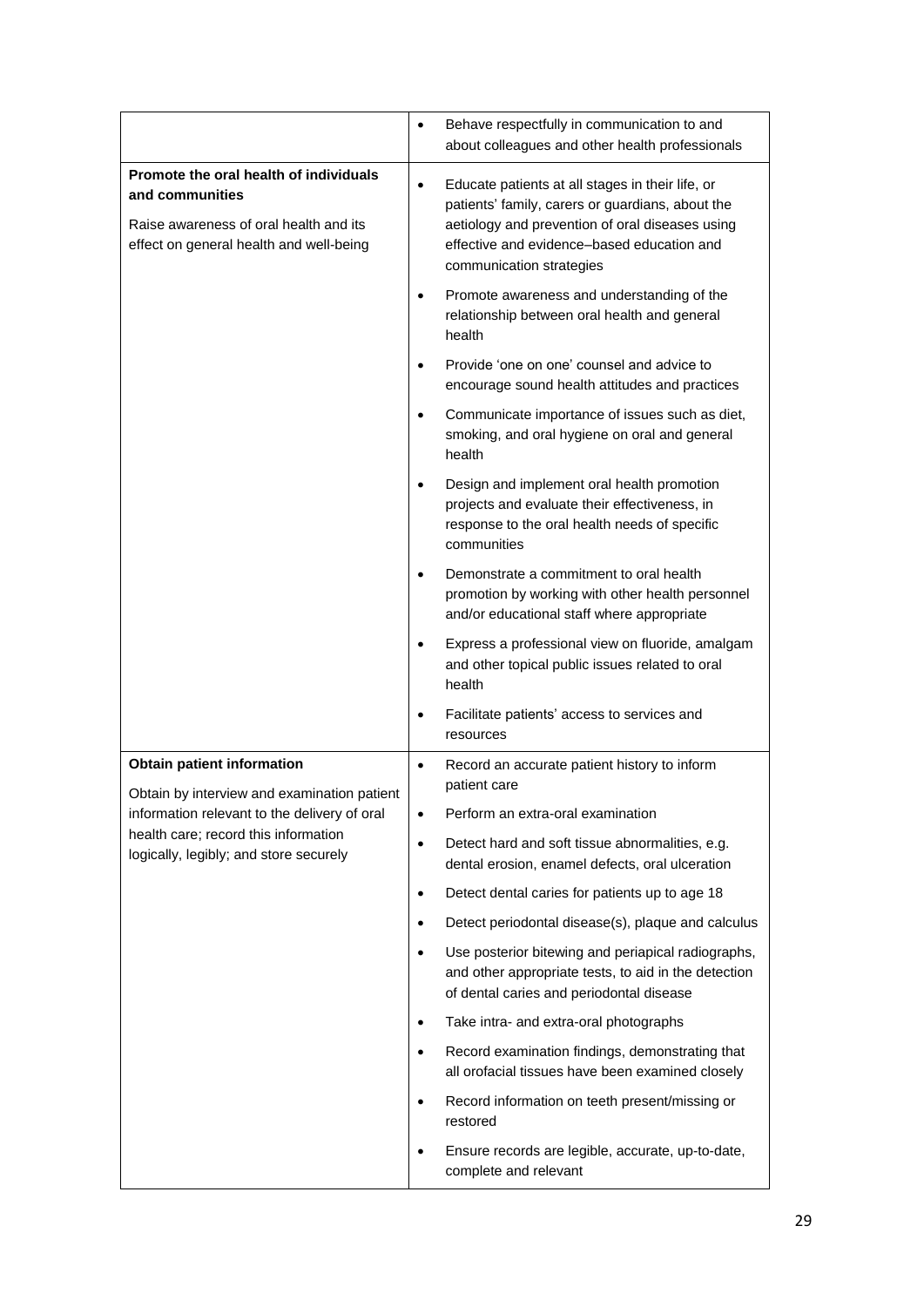|                                                                                                                                                                                                                 | $\bullet$ | Store patient records securely to protect patient<br>confidentiality                                                       |
|-----------------------------------------------------------------------------------------------------------------------------------------------------------------------------------------------------------------|-----------|----------------------------------------------------------------------------------------------------------------------------|
| Analyse patient information and develop<br>an oral health care plan                                                                                                                                             | $\bullet$ | Assess patient information gathered in the<br>interview and assessment                                                     |
| Assess information to identify oral health<br>problems and formulate an evidence based<br>oral health care plan that addresses the                                                                              | $\bullet$ | Recognise significant medical, dental and social<br>history and develop the oral health care plan<br>accordingly           |
| aetiology of dental and oral disease, the<br>attainment or maintenance of oral health,                                                                                                                          | $\bullet$ | Diagnose dental caries for patients up to age 18                                                                           |
| priority of management, patient options,                                                                                                                                                                        | $\bullet$ | Diagnose periodontal disease(s)                                                                                            |
| anticipated outcomes and the duration of                                                                                                                                                                        | $\bullet$ | Evaluate individual patient risk for oral disease(s)                                                                       |
| treatment                                                                                                                                                                                                       | $\bullet$ | Develop evidence based, prioritised oral health<br>care plans which include individualised strategies<br>for:              |
|                                                                                                                                                                                                                 |           | managing and preventing oral disease and its<br>consequences                                                               |
|                                                                                                                                                                                                                 |           | promoting the attainment and maintenance of<br>oral health                                                                 |
|                                                                                                                                                                                                                 | $\bullet$ | Consider and discuss management options,<br>including preventive strategies, and anticipated<br>outcomes                   |
|                                                                                                                                                                                                                 | $\bullet$ | Make recall/review arrangements                                                                                            |
|                                                                                                                                                                                                                 | $\bullet$ | Seek advice, or refer, to other practitioners when<br>appropriate                                                          |
| Provide or make provision for oral                                                                                                                                                                              |           | Informed consent:                                                                                                          |
| health care<br>Communicate the requirements of an oral<br>health care plan to patients in order to<br>obtain informed consent; where necessary<br>carry out agreed procedures, and manage<br>any complications. | $\bullet$ | Provide patients, parents or carers with full<br>explanations and information to make informed<br>decisions                |
|                                                                                                                                                                                                                 |           | Allow patients the time they need to make an<br>informed decision                                                          |
|                                                                                                                                                                                                                 | $\bullet$ | Respect the autonomy and freedom of choice of<br>the patient                                                               |
|                                                                                                                                                                                                                 | $\bullet$ | Record the adopted oral health care plan,<br>including any treatment declined or deferred by the<br>patient                |
|                                                                                                                                                                                                                 | $\bullet$ | Record informed consent to the agreed oral health<br>care plan                                                             |
|                                                                                                                                                                                                                 | $\bullet$ | Ensure informed consent remains valid at all times                                                                         |
|                                                                                                                                                                                                                 |           | Preventative care:                                                                                                         |
|                                                                                                                                                                                                                 | $\bullet$ | Place fissure sealants and preventive coatings<br>according to clinical findings and evidence based<br>practice guidelines |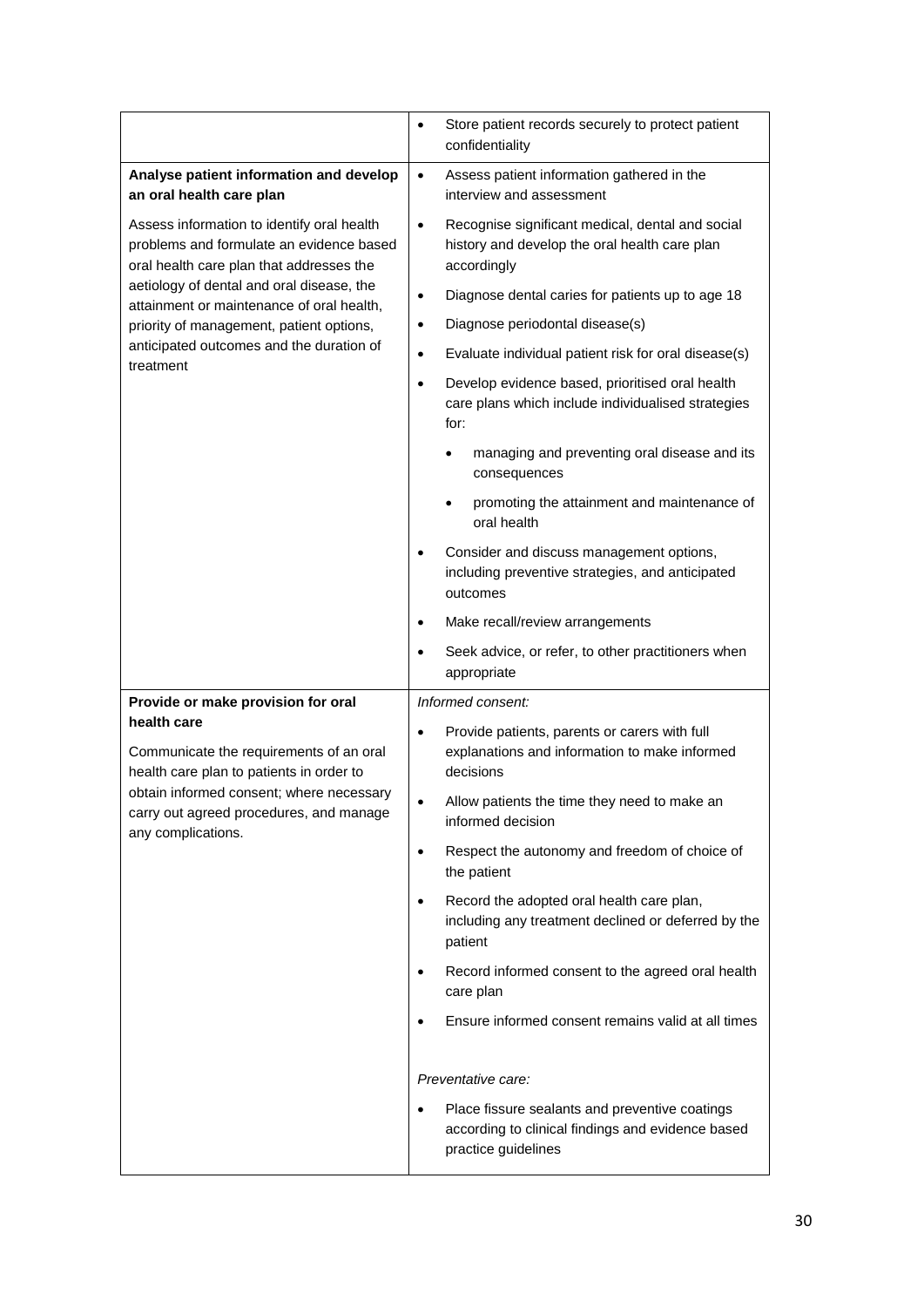| Apply topical fluorides based on the assessment of<br>$\bullet$<br>the caries risk of the patient, according to clinical<br>findings and evidence based practice guidelines |
|-----------------------------------------------------------------------------------------------------------------------------------------------------------------------------|
| Apply and dispense non-prescription preventive<br>agents                                                                                                                    |
| Construct and fit mouthguards                                                                                                                                               |
| Recontour and polish restorations<br>$\bullet$                                                                                                                              |
| Apply and dispense prescription medicines and<br>$\bullet$<br>preventive agents                                                                                             |
| Apply and dispense topical agents for treatment of<br>tooth sensitivity and tooth discolouration                                                                            |
| Periodontal management:                                                                                                                                                     |
| Debride plaque and calculus from supra and<br>$\bullet$<br>subgingival tooth surfaces                                                                                       |
| Address predisposing factors<br>$\bullet$                                                                                                                                   |
| Give and record self-care instructions                                                                                                                                      |
| Place and remove periodontal dressings<br>$\bullet$                                                                                                                         |
| Remove sutures<br>$\bullet$                                                                                                                                                 |
| Determine a recall regime<br>$\bullet$                                                                                                                                      |
| Manage acute periodontal infection by seeking<br>$\bullet$<br>advice and/or patient referral                                                                                |
| Refer appropriately                                                                                                                                                         |
| Restorative intervention:                                                                                                                                                   |
| Determine the need for restorative intervention                                                                                                                             |
| Consider current clinical practice guidelines and<br>$\bullet$<br>scientific evidence in decision-making                                                                    |
| Select the appropriate restorative procedure and<br>$\bullet$<br>dental materials                                                                                           |
| Restore the integrity and function of teeth<br>$\bullet$                                                                                                                    |
| Alleviate tooth discomfort and/or pain by<br>$\bullet$<br>restorative intervention or deciduous tooth<br>extraction, as appropriate                                         |
| Use of topical and local anaesthetic:                                                                                                                                       |
| Identify potential risk factors for local anaesthetic<br>$\bullet$<br>administration and respond appropriately; this may<br>include seeking advice, or patient referral     |
| Administer topical anaesthetic                                                                                                                                              |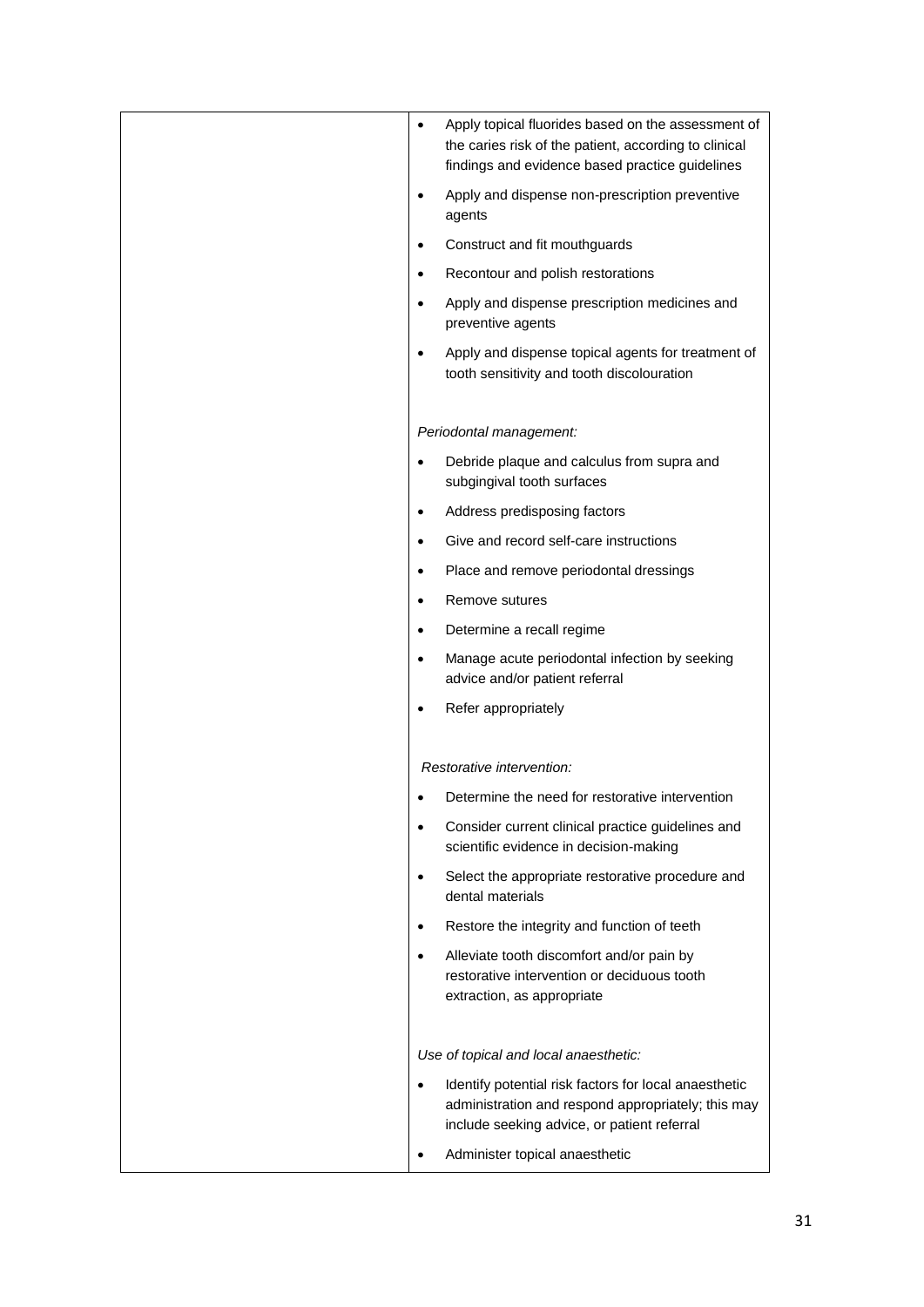| Use the correct local anaesthetic solution and<br>$\bullet$<br>technique                                     |
|--------------------------------------------------------------------------------------------------------------|
| Achieve adequate anaesthesia<br>$\bullet$                                                                    |
| Understand and manage complications of local<br>$\bullet$                                                    |
| anaesthetic                                                                                                  |
| Radiography:                                                                                                 |
| Use bitewing, periapical and extra-oral radiographs<br>appropriately                                         |
| Relate radiographs to patient's needs with relevant<br>$\bullet$<br>structures in view                       |
| Ensure adequate image quality<br>$\bullet$                                                                   |
| Ensure ideal view(s) for diagnosis<br>$\bullet$                                                              |
| Maintain radiation safety for the patient, staff,<br>$\bullet$<br>public and environment                     |
| Record radiographic findings<br>$\bullet$                                                                    |
|                                                                                                              |
| <b>Clinical Records:</b>                                                                                     |
| Maintain accurate, time-bound and up-to-date<br>$\bullet$<br>patient records                                 |
| Store and label extra- and intra-oral photographs,<br>$\bullet$<br>and radiographs, to enable identification |
| Store and label study models to enable<br>$\bullet$<br>identification                                        |
|                                                                                                              |
| Orthodontics:                                                                                                |
| Trace cephalometric radiographs<br>$\bullet$                                                                 |
| Place separators<br>$\bullet$                                                                                |
| Prepare teeth for bonding of fixed attachments and<br>$\bullet$<br>fixed retainers                           |
| Size and cement metal bands, including loose<br>$\bullet$<br>bands during treatment                          |
| Trial fit removable appliances and fit passive<br>$\bullet$<br>removable retainers                           |
| Remove or replace elastomeric or wire ligatures,<br>$\bullet$<br>and open and close self-ligating brackets   |
| Place and remove archwires<br>$\bullet$                                                                      |
| Carry out indirect bonding of brackets                                                                       |
| Remove fixed orthodontic attachments and<br>$\bullet$<br>retainers                                           |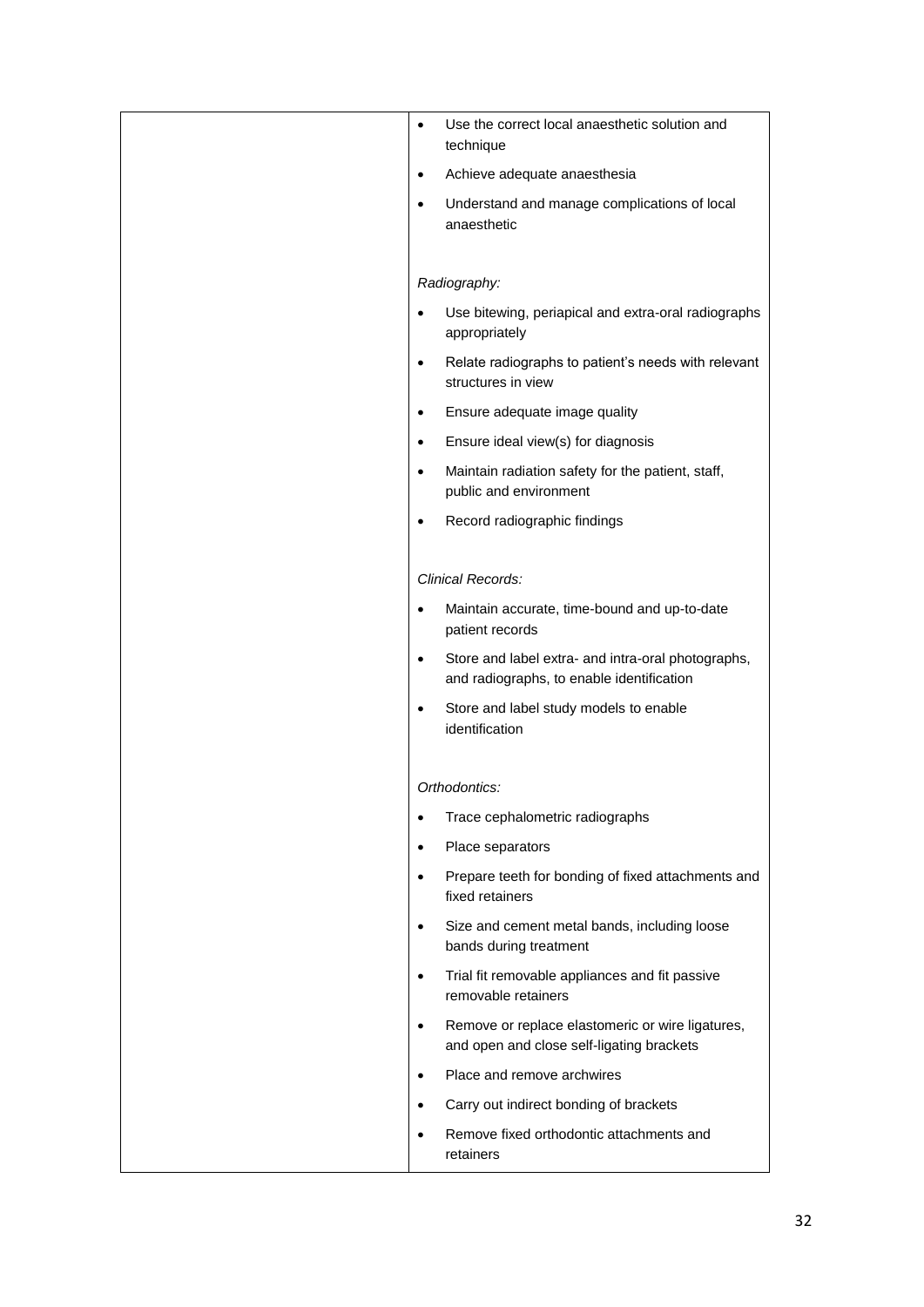|                                                                                                                                                                                       | Bond preformed fixed retainers<br>$\bullet$                                                                                                                                               |
|---------------------------------------------------------------------------------------------------------------------------------------------------------------------------------------|-------------------------------------------------------------------------------------------------------------------------------------------------------------------------------------------|
|                                                                                                                                                                                       | Remove adhesives<br>$\bullet$                                                                                                                                                             |
|                                                                                                                                                                                       | <b>Fabricate retainers</b>                                                                                                                                                                |
|                                                                                                                                                                                       |                                                                                                                                                                                           |
|                                                                                                                                                                                       | Other                                                                                                                                                                                     |
|                                                                                                                                                                                       | Take impressions and make study models<br>$\bullet$                                                                                                                                       |
| Refer and collaborate with the<br>appropriate health professionals                                                                                                                    | Understand the importance of a team-based<br>$\bullet$<br>approach to patient care                                                                                                        |
| Refer for advice and/or treatment where<br>diagnosis and management planning                                                                                                          | Establish a collaborative professional relationship<br>$\bullet$<br>with a dentist(s) /dental specialist(s)                                                                               |
| indicates that the patient requires a level of<br>knowledge and/or skills greater than those                                                                                          | Obtain advice from colleagues and other health<br>$\bullet$<br>professionals where necessary                                                                                              |
| of the oral health therapist                                                                                                                                                          | Collaborate with colleagues and other health<br>$\bullet$<br>practitioners, and contribute to teamwork for<br>enhanced patient outcomes                                                   |
|                                                                                                                                                                                       | Make appropriate referrals<br>$\bullet$                                                                                                                                                   |
| Assess the effectiveness of oral health<br>strategies                                                                                                                                 | Demonstrate an understanding of the prognosis for<br>$\bullet$<br>treatment strategies offered to individuals and to<br>the community at large                                            |
| Objectively assess both short term and long<br>term outcomes of oral health strategies                                                                                                | Communicate this knowledge to patients, parents<br>$\bullet$<br>and the wider community                                                                                                   |
|                                                                                                                                                                                       | Review and assess outcomes of care<br>$\bullet$                                                                                                                                           |
| <b>Understand scientific methodology</b><br>Undertake research and/or analyse relevant<br>scientific literature and apply findings to the<br>delivery of appropriate oral health care | Read and critically analyse scientific publications<br>$\bullet$<br>in oral health                                                                                                        |
|                                                                                                                                                                                       | Share experiences and case studies of oral health<br>$\bullet$<br>therapy practice with colleagues                                                                                        |
|                                                                                                                                                                                       | Demonstrate understanding of current issues<br>including:                                                                                                                                 |
|                                                                                                                                                                                       | Recent developments in oral health<br>$\circ$                                                                                                                                             |
|                                                                                                                                                                                       | Evidential base of practice; of new materials<br>$\circ$<br>and treatment techniques based on research                                                                                    |
|                                                                                                                                                                                       | Use scientific knowledge and practice experience to<br>٠<br>inform oral health practice                                                                                                   |
| <b>Prevent and control infection</b>                                                                                                                                                  | Treat all patient body fluids as potentially infectious<br>$\bullet$                                                                                                                      |
| Undertake procedures to ensure<br>compliance with Dental Council Infection<br>Prevention and Control practice standard                                                                | Practise standard precautions routinely, including<br>$\bullet$<br>appropriate hand hygiene protocols, use of<br>personal protective equipment and safe<br>management of sharps and waste |
|                                                                                                                                                                                       | Define contaminated and uncontaminated zones<br>$\bullet$<br>and control the extent and spread of contamination<br>in and between these zones                                             |